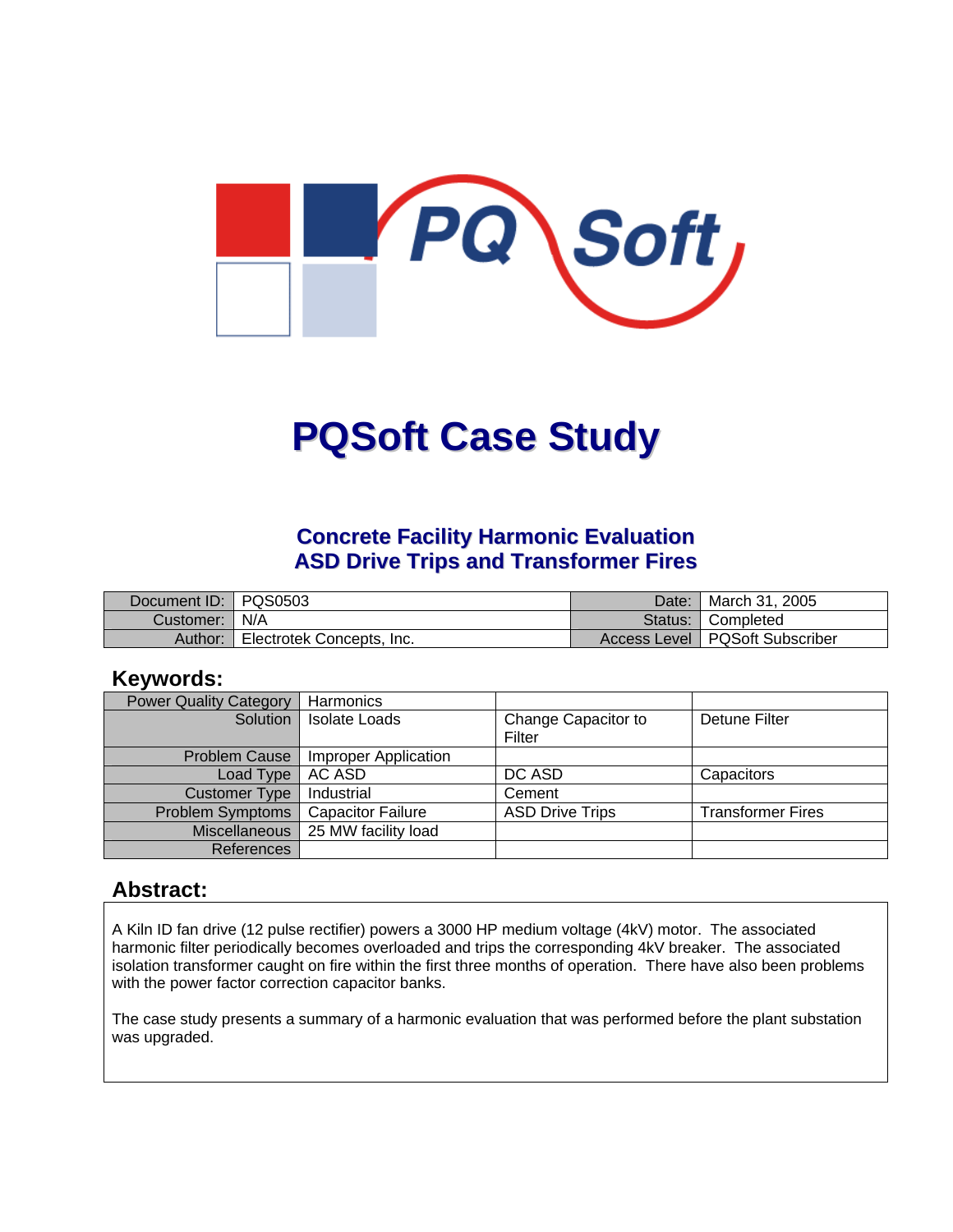# <span id="page-1-0"></span>**TABLE OF CONTENTS**

# **LIST OF FIGURES**

| Figure 13 - 21 Fan Measurement Snapshot (5th, 7th, 11 <sup>th</sup> harmonic filter current)  17 |  |
|--------------------------------------------------------------------------------------------------|--|
|                                                                                                  |  |
|                                                                                                  |  |
|                                                                                                  |  |
| Figure 17 - Simulated System Impedance with different Capacitor Bank Configurations  20          |  |
|                                                                                                  |  |
|                                                                                                  |  |
|                                                                                                  |  |
|                                                                                                  |  |
|                                                                                                  |  |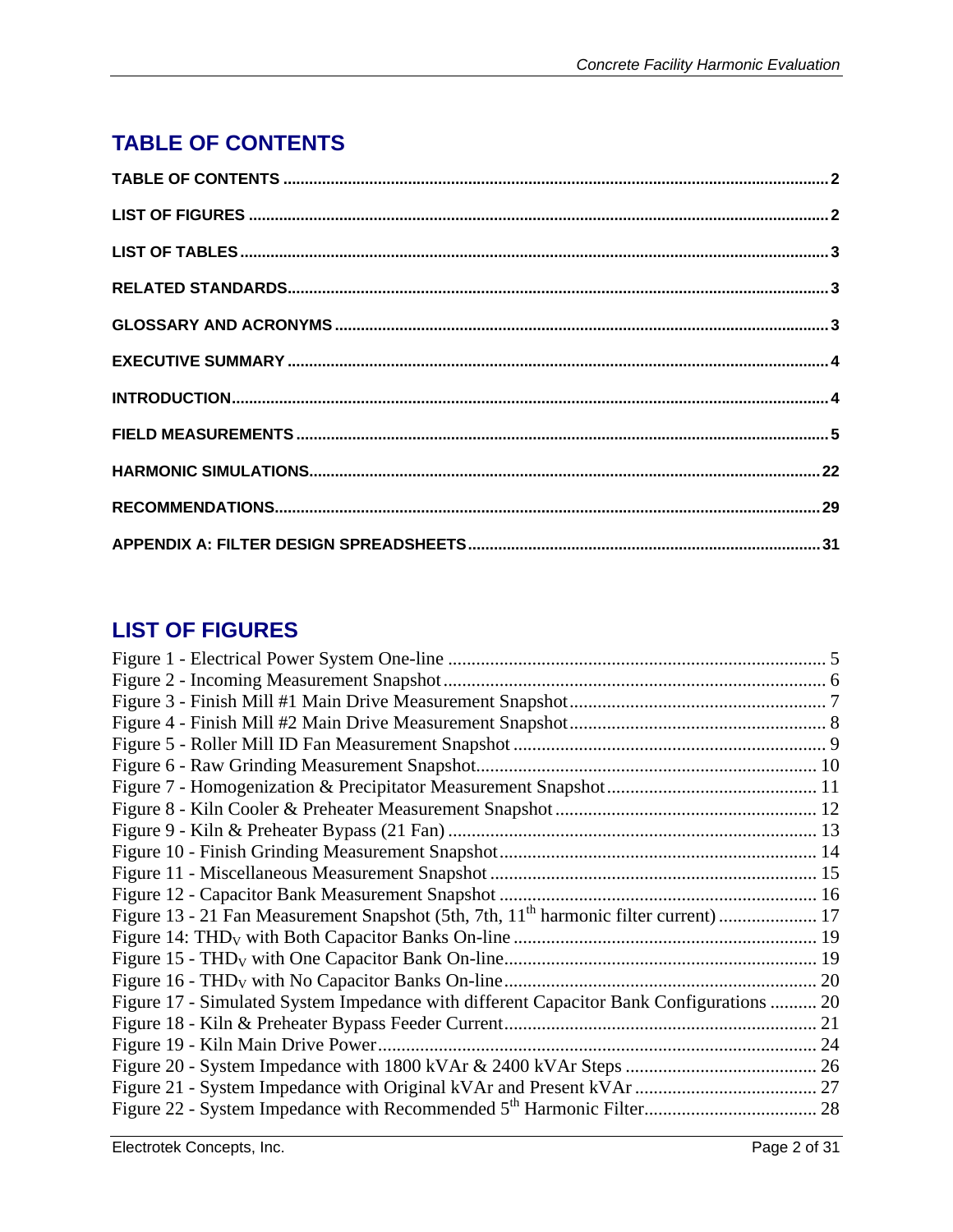# <span id="page-2-0"></span>**LIST OF TABLES**

# **RELATED STANDARDS**

ANSI/IEEE Std. 18-1980: *IEEE Standard for Shunt Power Capacitors* IEEE Std. 1159 – 1995 *Recommended Practice for Monitoring Electric Power Quality*  IEEE Std. 519-1992: *IEEE Recommended Practices and Requirements for Harmonic Control in Electrical Power Systems* 

### **GLOSSARY AND ACRONYMS**

THD **The Total Harmonic Distortion**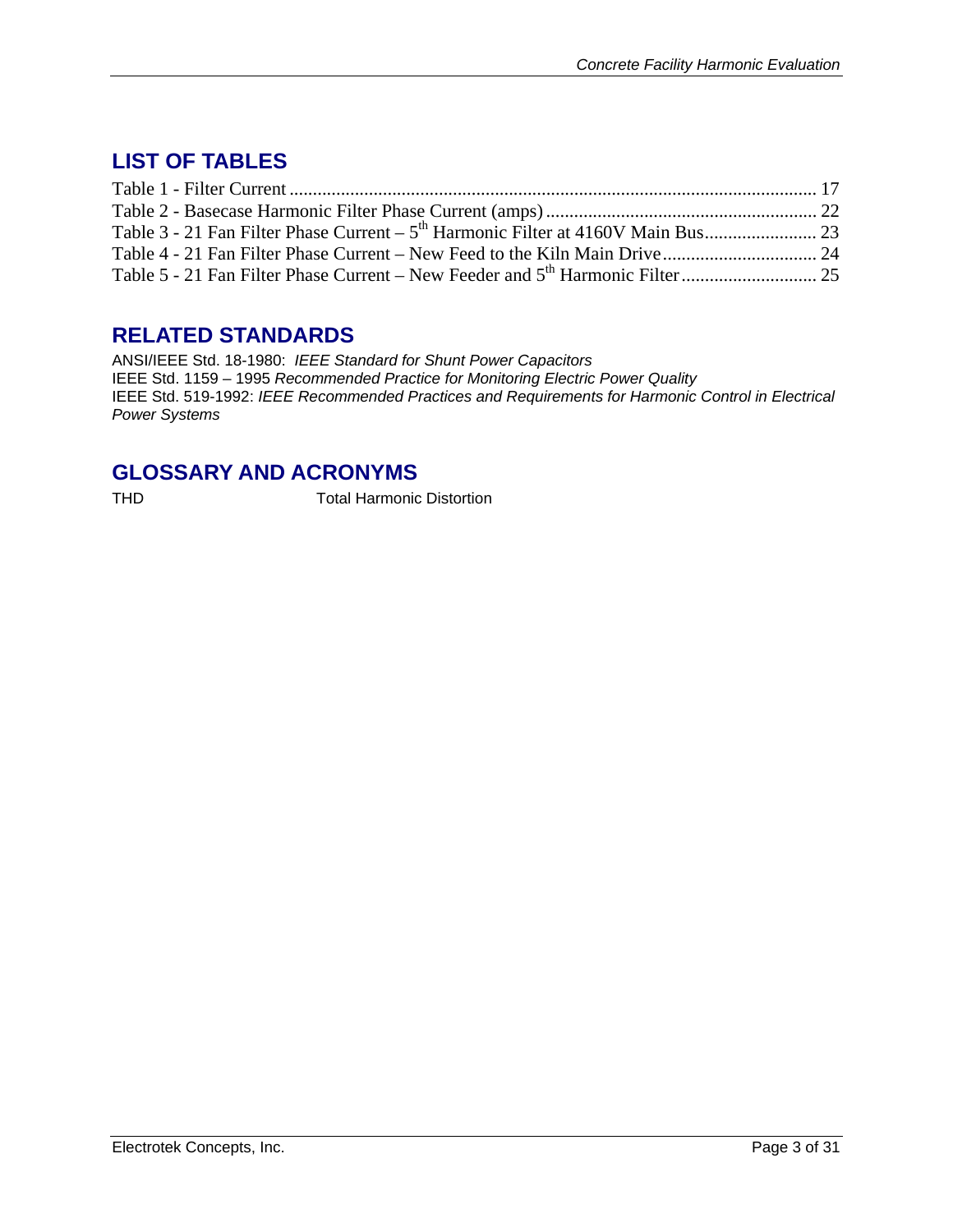# <span id="page-3-0"></span>**EXECUTIVE SUMMARY**

Electrotek Concepts performed a site survey at the concrete facility from October 2 - 3, 2000. Measurements show that the harmonic filters installed at the Kiln ID Fan Drive (also known as the 21 Fan Drive) are not designed for operation with the current system configuration.

The site survey, measurements, and simulations show that there are some things that the customer can do to improve the reliability of the 21 Fan Drive. Electrotek recommends that the Kiln Main Drive be supplied from a new feeder. Supplying the 21 Fan Drive and the Kiln Main Drive from different feeders will lower the current into the 21 Fan harmonic filters and will increase the reliability of the process.

The 11<sup>th</sup> harmonic filter should be detuned also if it has not been. Calculations show that using the 105% taps on the 0.83mH filter reactors will decrease the current into the 11th harmonic filter.

The customer could improve the uptime of the 21 Fan Drive and the plant process by serving each filter through a dedicated breaker and removing the interlocks between the filter overloads and the main breaker.

Electrotek recommends that the customer operate with one 2400 kVAr capacitor bank step on-line.

Electrotek recommends that the old 1800 kVAr capacitor bank should be converted to a 2000 kVAr  $5<sup>th</sup>$ harmonic filter - the filter be tuned to 297 Hz. This recommendation does improve on all of the other recommendations, but it may not be necessary after the Kiln Main Drive is supplied from a new feeder. Electrotek suggests that the customer implement the other recommendations and evaluate the operation of the 21 Fan Drive and the harmonic filters. The evaluation should include measurements at the 21 Fan harmonic filters for at least one week. The evaluation may show that the investment in a  $5<sup>th</sup>$  harmonic filter may not be cost effective.

A harmonic evaluation should be performed before the plant substation is upgraded or before major equipment or system changes are made.

# **INTRODUCTION**

The customer manufactures cement for use in the construction industry. Limestone (chalk) is mined and processed with other raw materials at the plant to create the cement.

The Kiln ID fan drive (Allen-Bradley 12 pulse rectifier) powers a 3000 HP medium voltage (4kV) motor. The associated harmonic filter periodically becomes overloaded and trips the corresponding 4kV breaker. The associated isolation transformer caught on fire within the first three months of operation. There have also been problems with the power factor correction capacitor banks.

Measurements show that the harmonic filters installed at the Kiln ID Fan Drive ( $5<sup>th</sup>$ ,  $7<sup>th</sup>$  and 11<sup>th</sup>) are not designed for operation with the current system configuration. Recent operating experience has shown that each of the three filters has tripped the above-mentioned 4 kV breaker. The Kiln ID fan drive and the Kiln Main Drive (600 hp DC motor) are currently fed from a common feeder.

The facility also has many other sources of harmonics including about 2000hp of 6 pulse drives. It is possible that the eleventh harmonic filter mentioned above, in combination with other power factor correction capacitors, resulted in a new resonance near the fifth or seventh harmonic that was excited by some of these other loads.

The harmonic problem seems to be less prominent when both finish mill (3700 hp synchronous) motors are running and when the power factor correction capacitors are in service.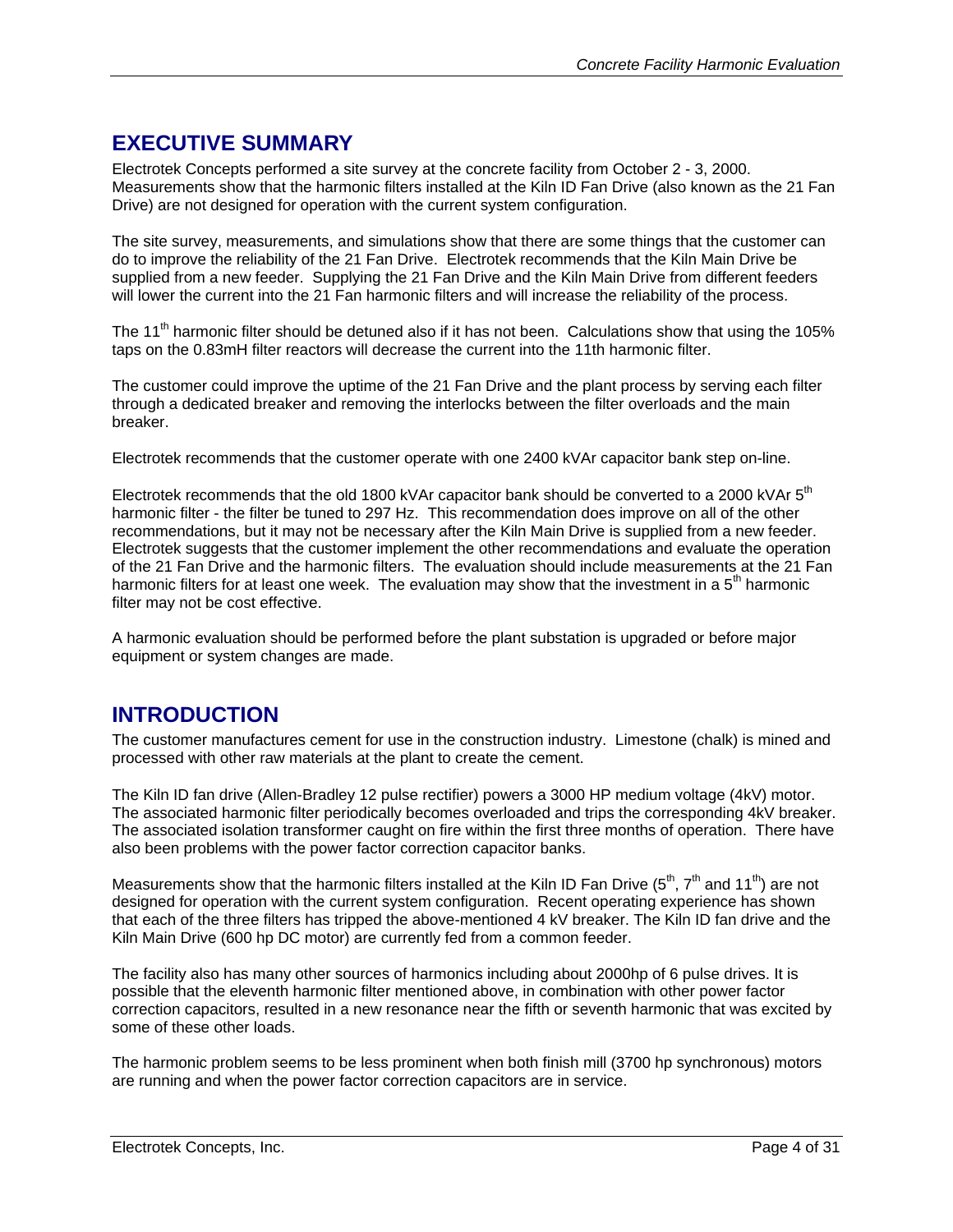<span id="page-4-0"></span>An Allen-Bradley representative has reviewed the situation and has concluded that the problems are due to high levels of "pre existing" harmonics on the drive feeder bus. The source of those harmonics is thought to be from various low voltage 6-pulse drives (total amount about 2000 hp).

# **FIELD MEASUREMENTS**

Measurements were performed at most of the 4160 volt feeders. [Figure 1](#page-4-1) shows a simplified one-line diagram for the plant electrical power system. The feeder current measurements were performed in the main switchgear room at the existing current transformers. The bus voltage for these measurements is the voltage measured at the potential transformer secondaries in the Incoming power cabinet.

The measurement snapshots show the three-phase voltage and current waveforms and the harmonic spectrum for the Phase A current. The Phase A voltage spectrum is shown with the Incoming measurement snapshot.



<span id="page-4-1"></span>**Figure 1 - Electrical Power System One-line**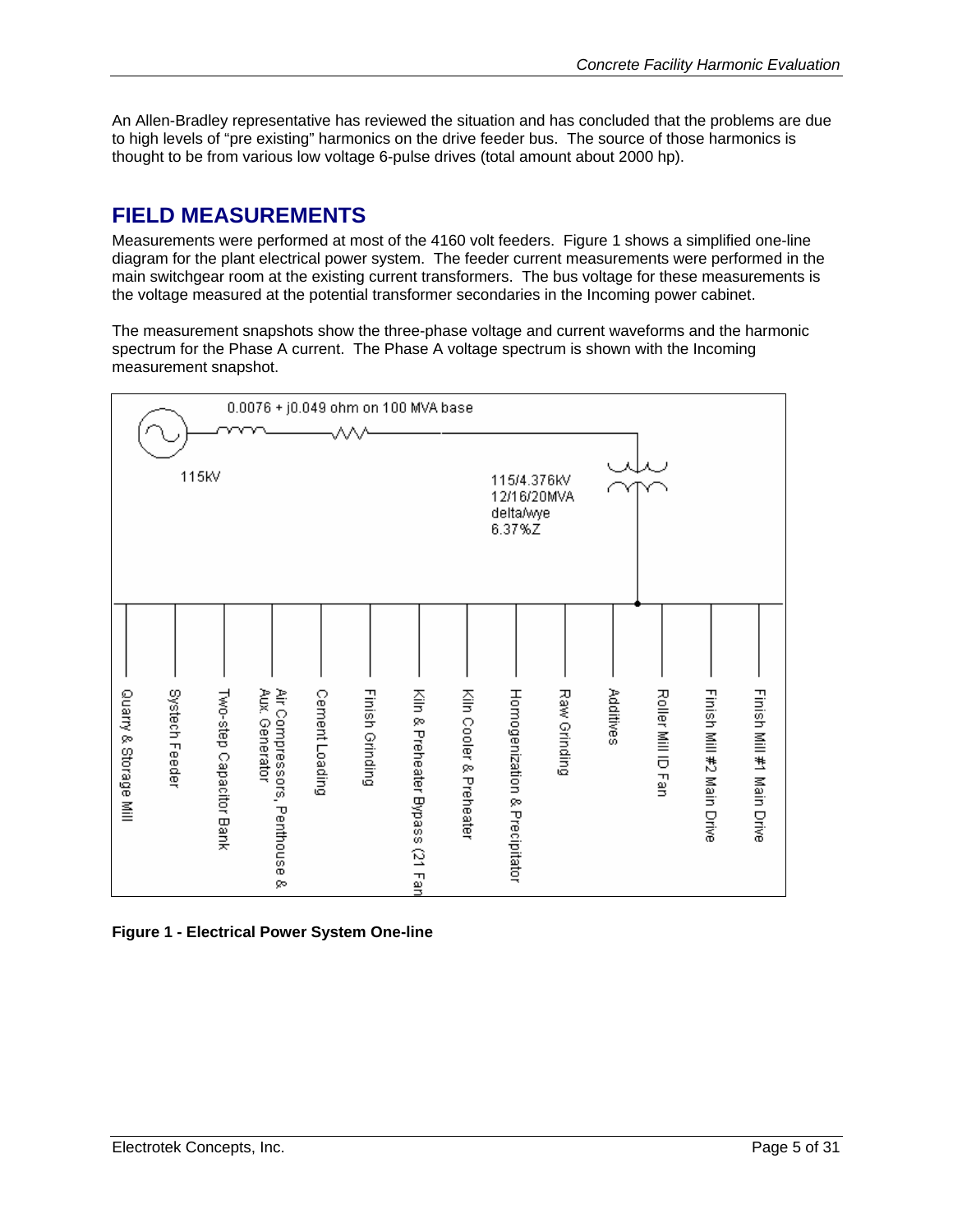#### <span id="page-5-0"></span>*Incoming*



**Figure 2 - Incoming Measurement Snapshot**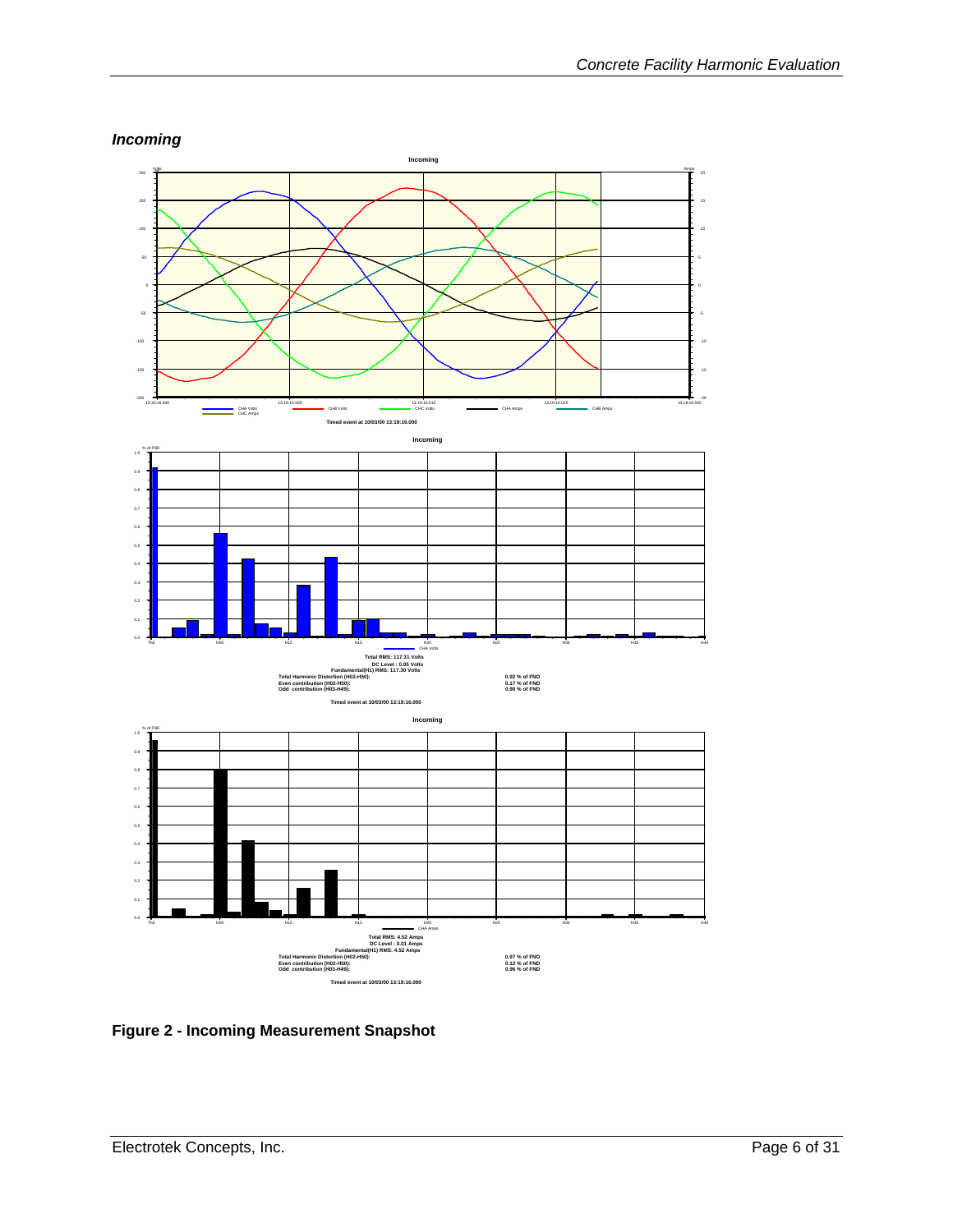

<span id="page-6-0"></span>*Finish Mill #1 Main Drive* 

**Figure 3 - Finish Mill #1 Main Drive Measurement Snapshot**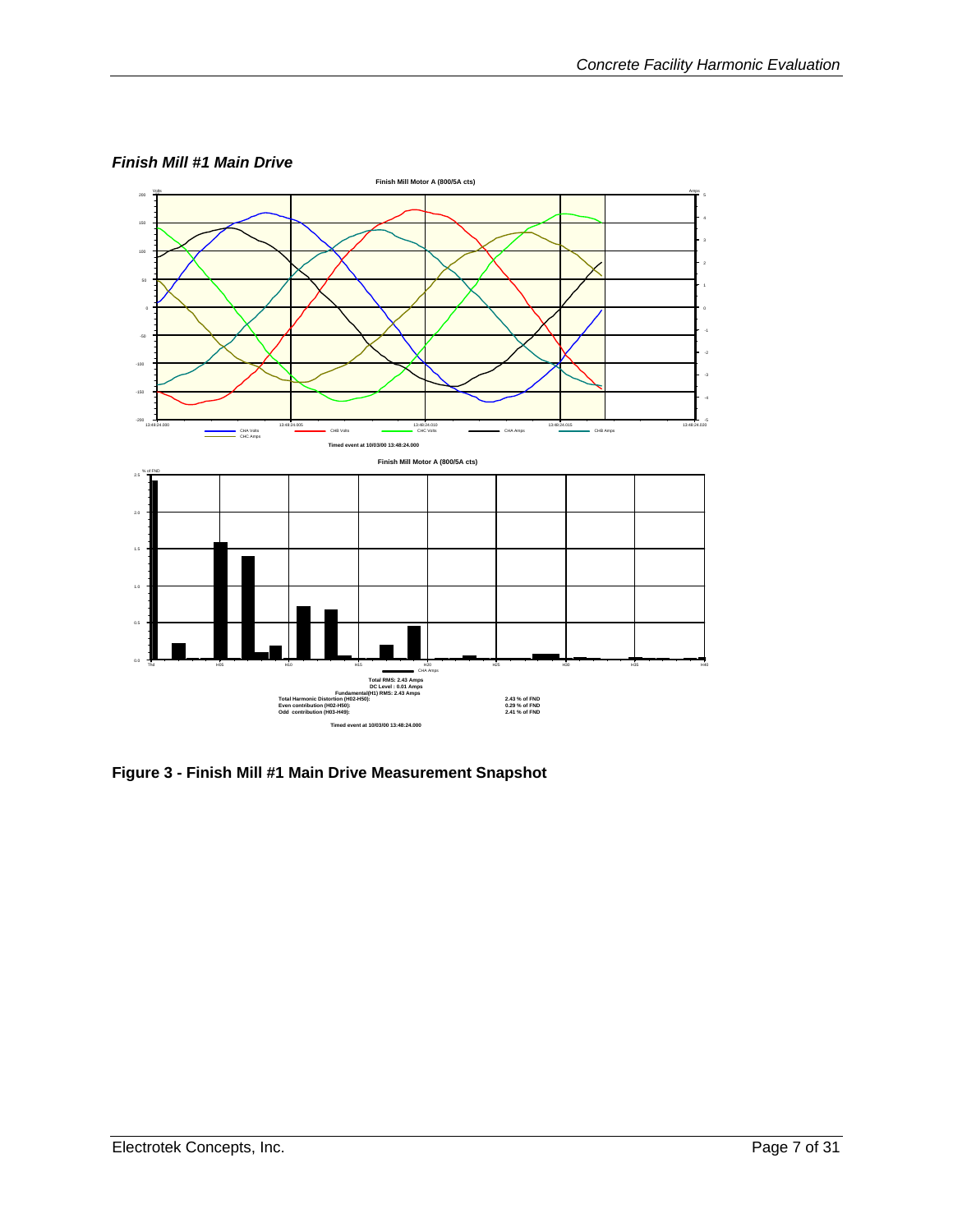

#### <span id="page-7-0"></span>*Finish Mill #2 Main Drive*

**Figure 4 - Finish Mill #2 Main Drive Measurement Snapshot**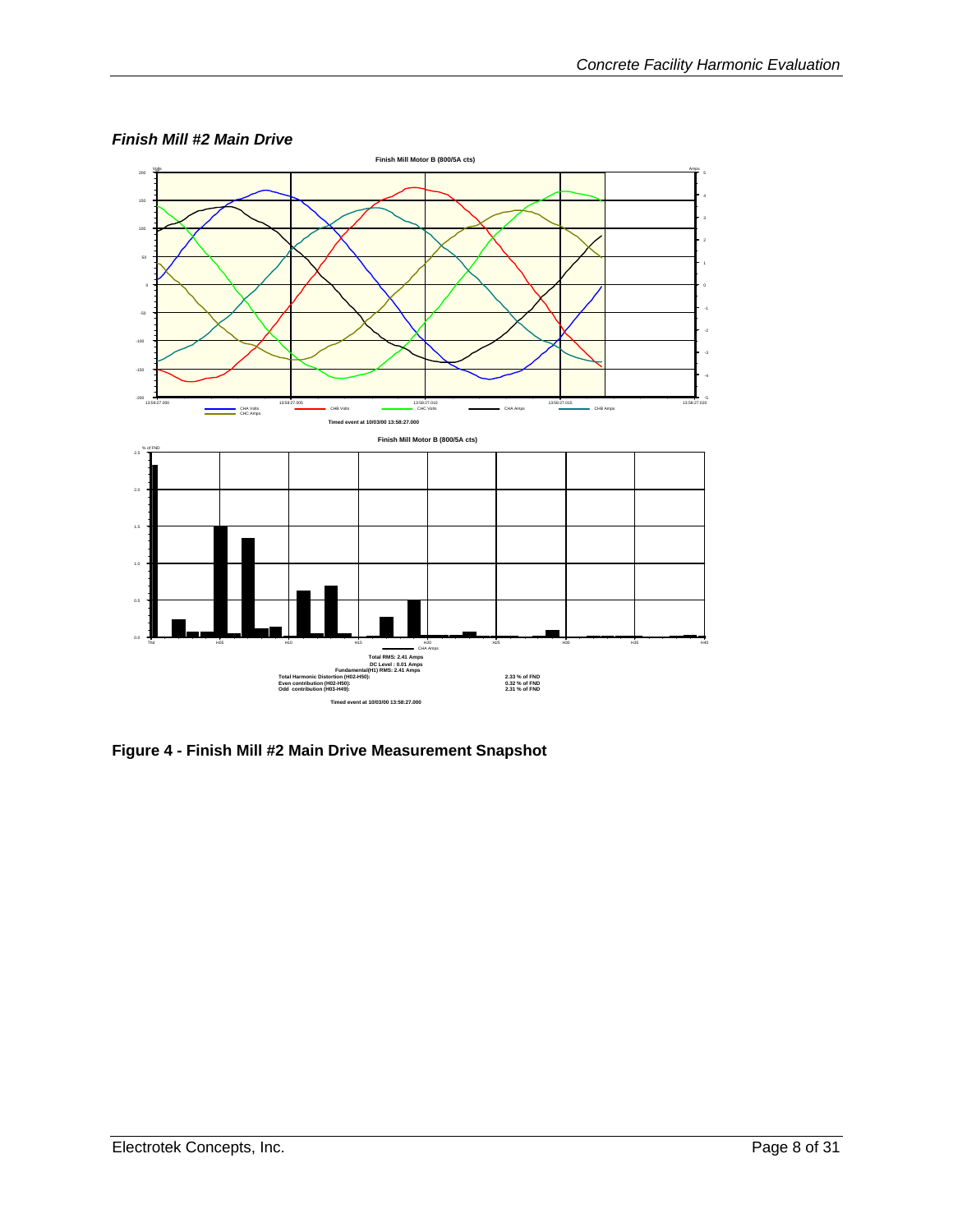<span id="page-8-0"></span>



**Figure 5 - Roller Mill ID Fan Measurement Snapshot**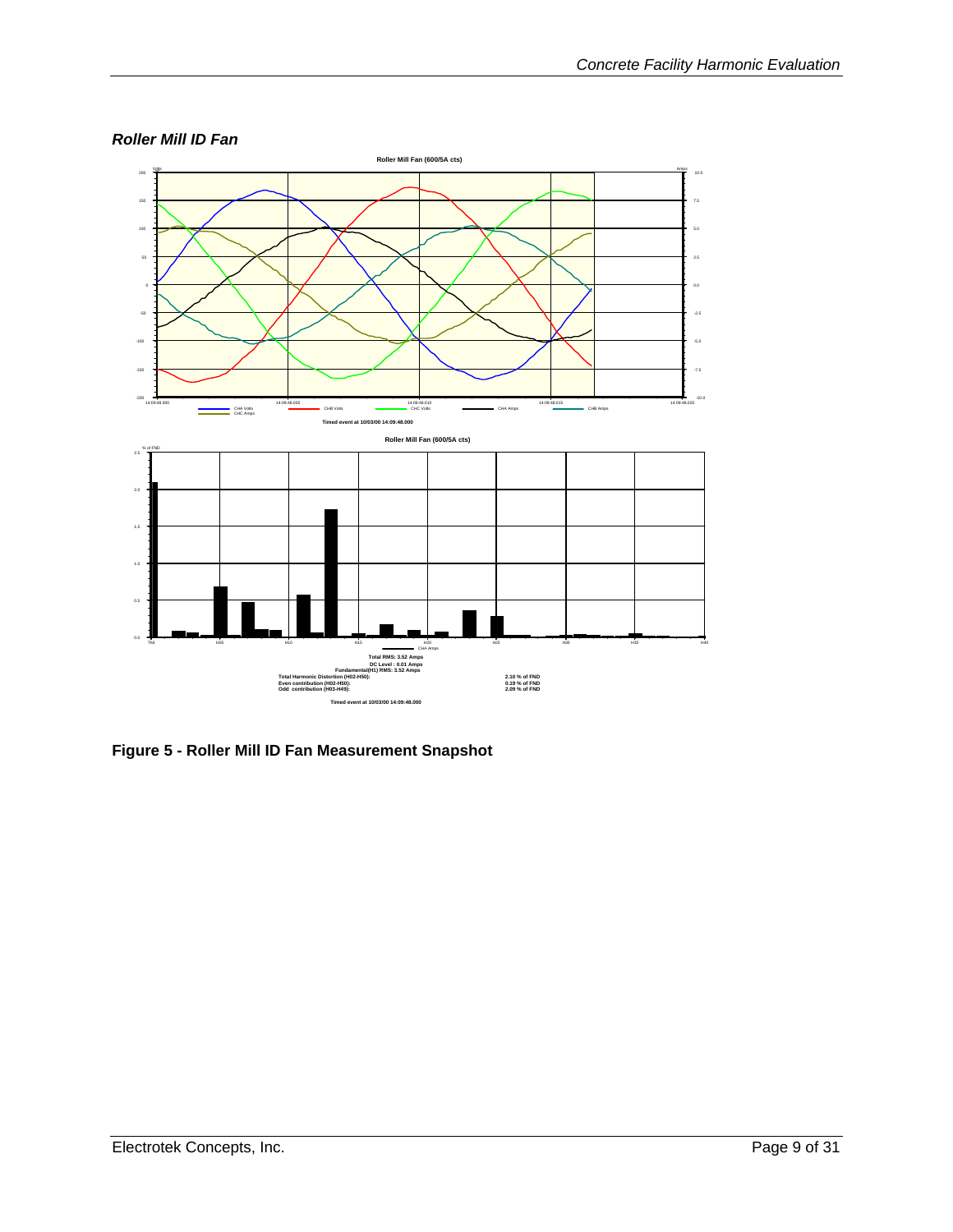#### <span id="page-9-0"></span>*Raw Grinding*



**Figure 6 - Raw Grinding Measurement Snapshot**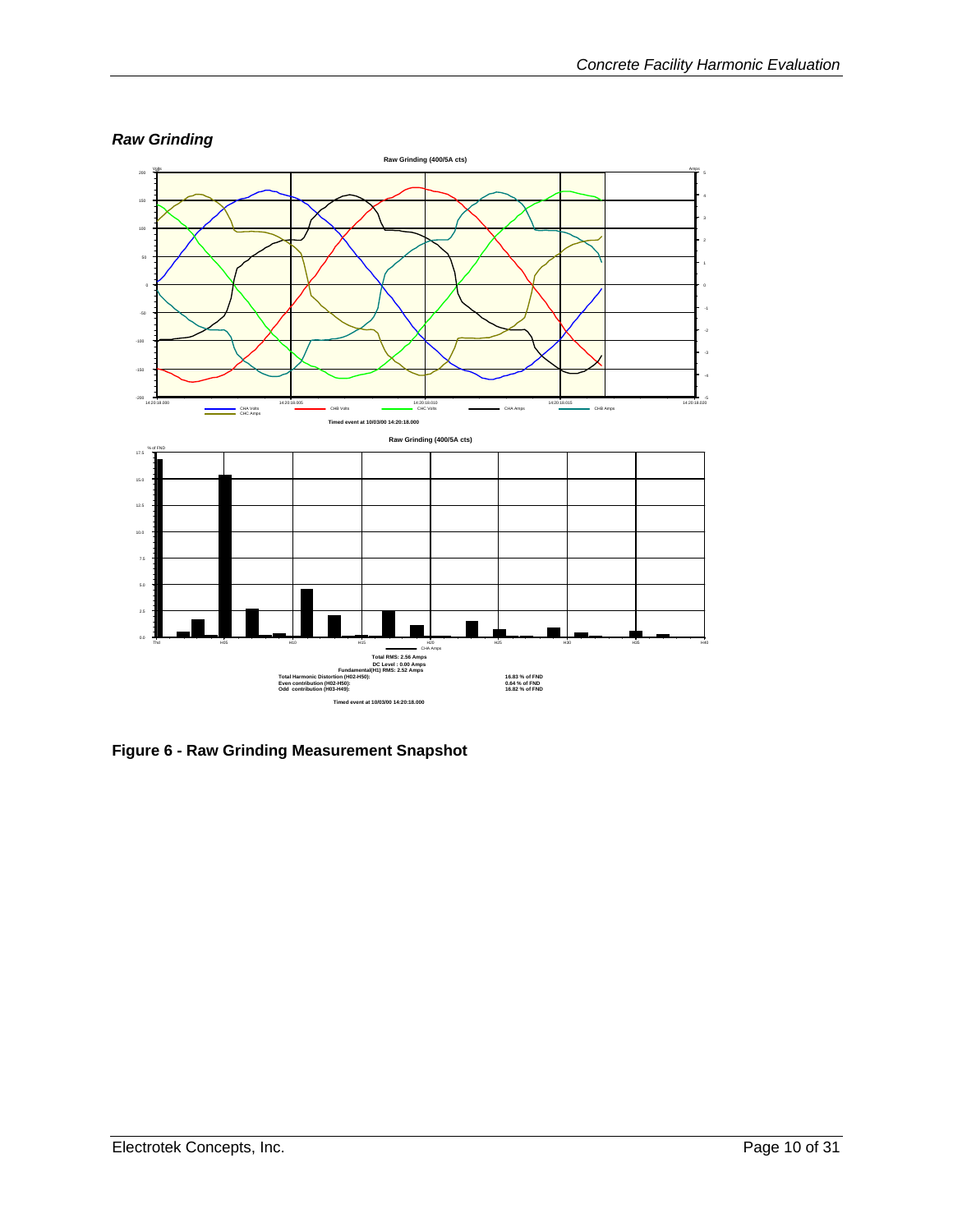

#### <span id="page-10-0"></span>*Homogenization & Precipitator*

**Figure 7 - Homogenization & Precipitator Measurement Snapshot**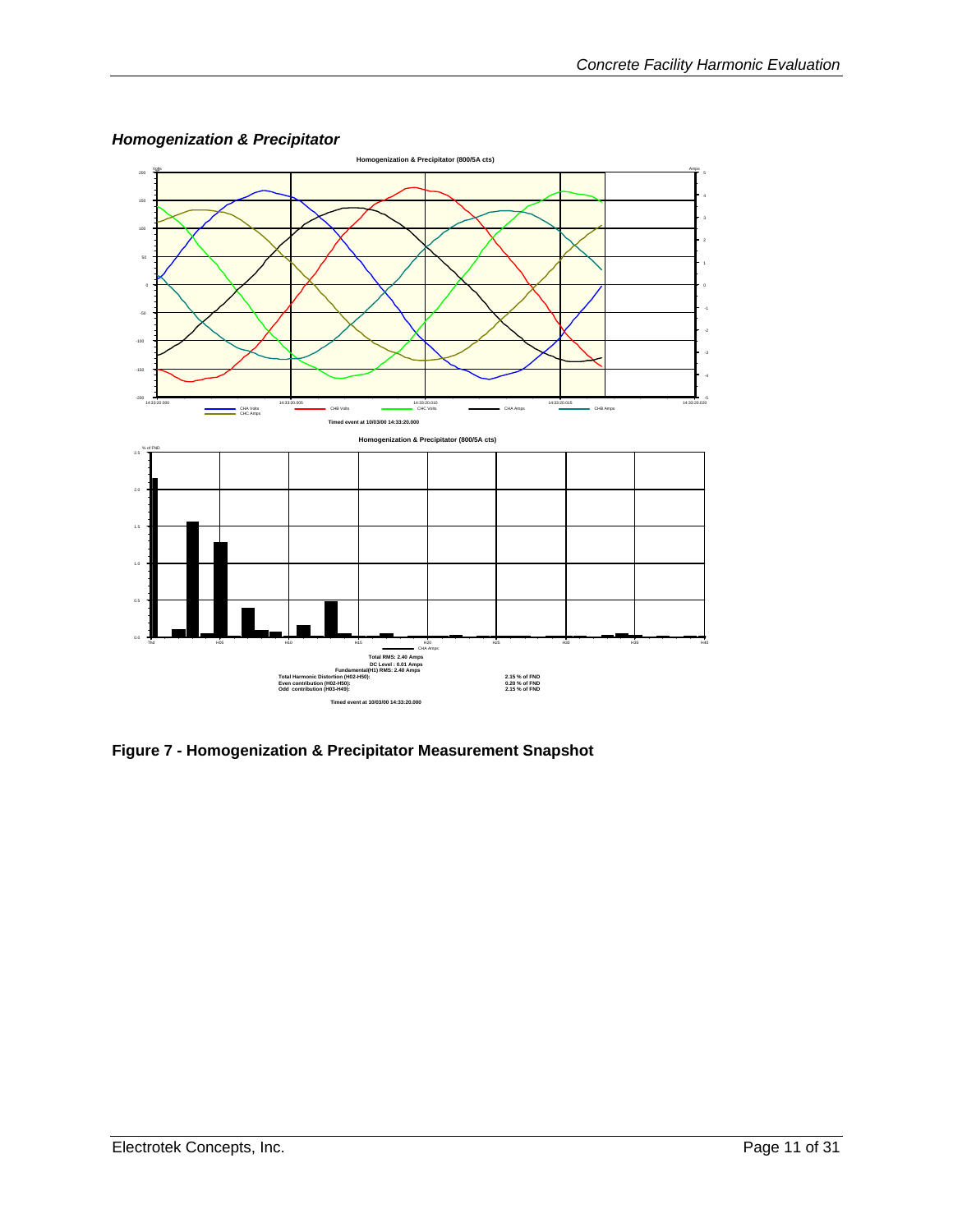#### <span id="page-11-0"></span>*Kiln Cooler & Preheater*



**Figure 8 - Kiln Cooler & Preheater Measurement Snapshot**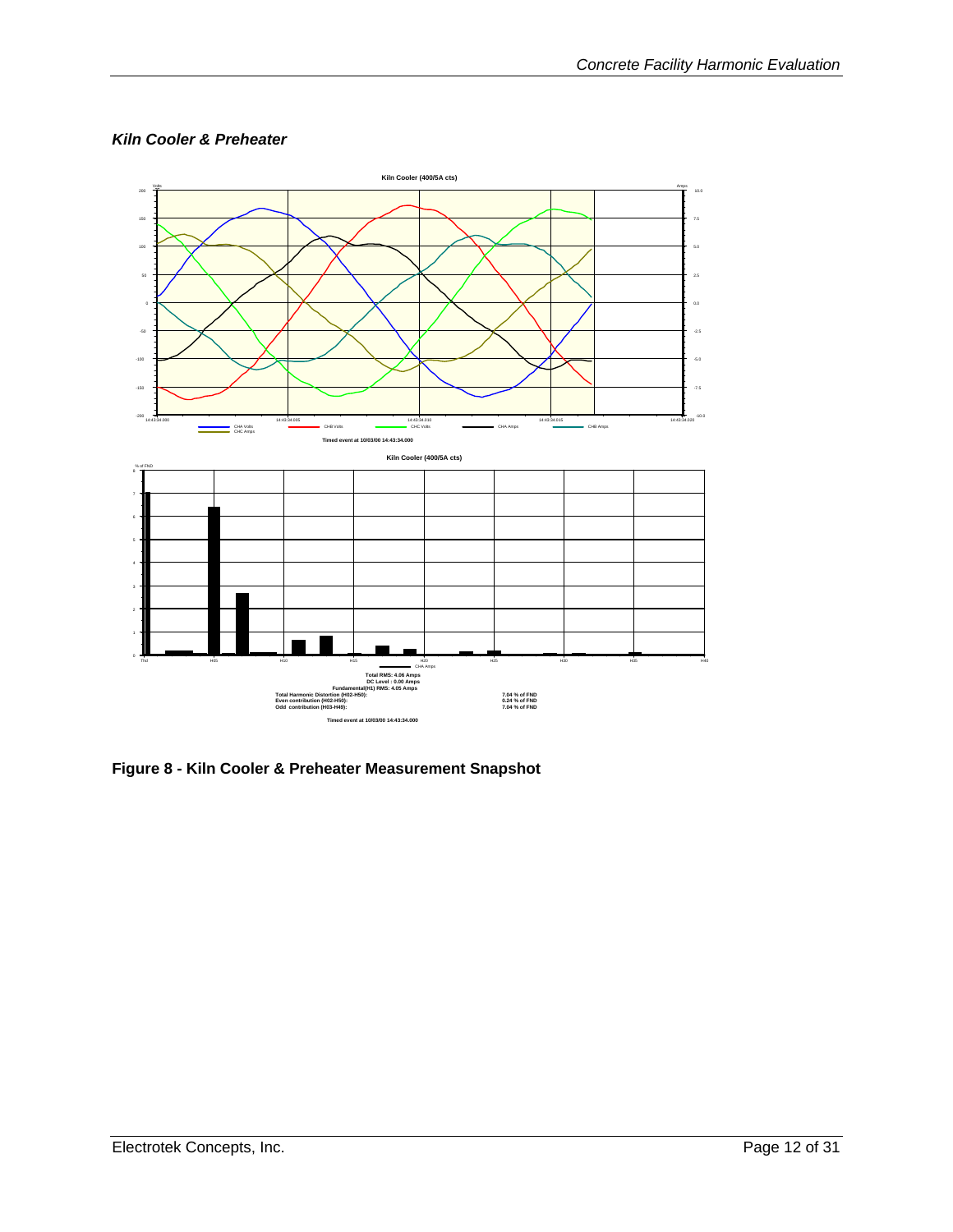

<span id="page-12-0"></span>*Kiln & Preheater Bypass (21 Fan)* 

**Figure 9 - Kiln & Preheater Bypass (21 Fan)**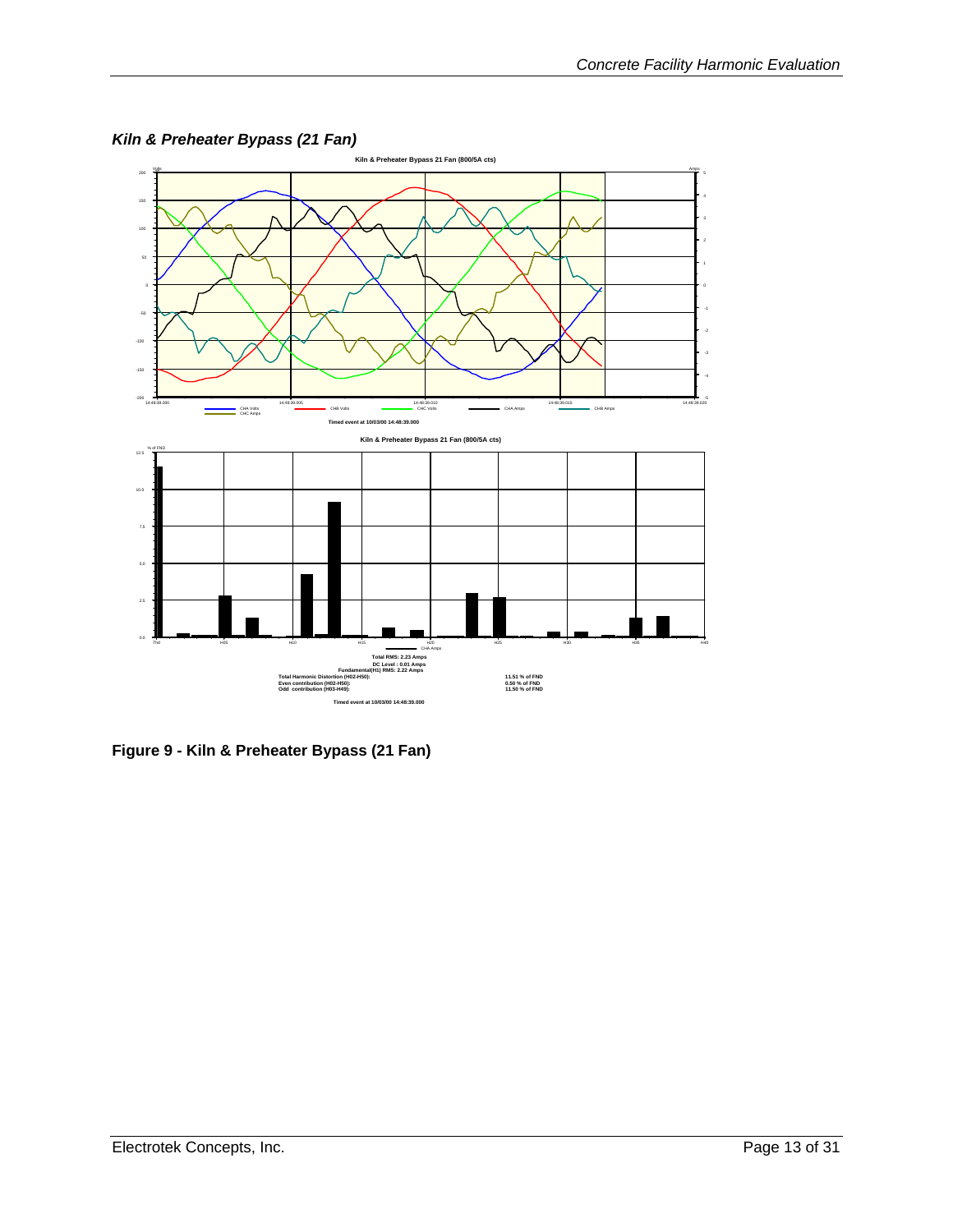3 4

-5 -4 -3 -2 -1 0



#### <span id="page-13-0"></span>*Finish Grinding*

**Figure 10 - Finish Grinding Measurement Snapshot**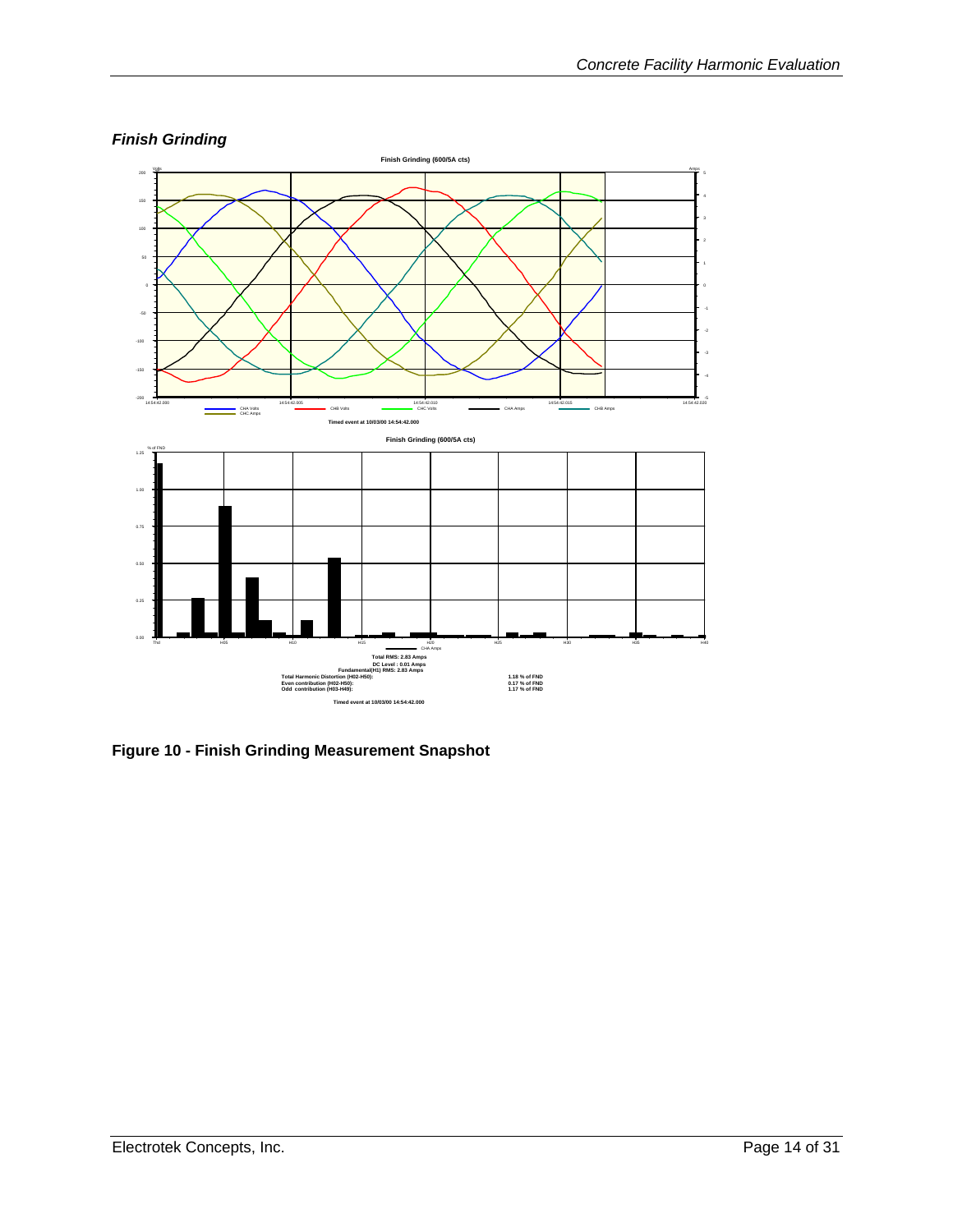

#### <span id="page-14-0"></span>*Air Compressors, Penthouse & Auxiliary Generation*

**Figure 11 - Miscellaneous Measurement Snapshot**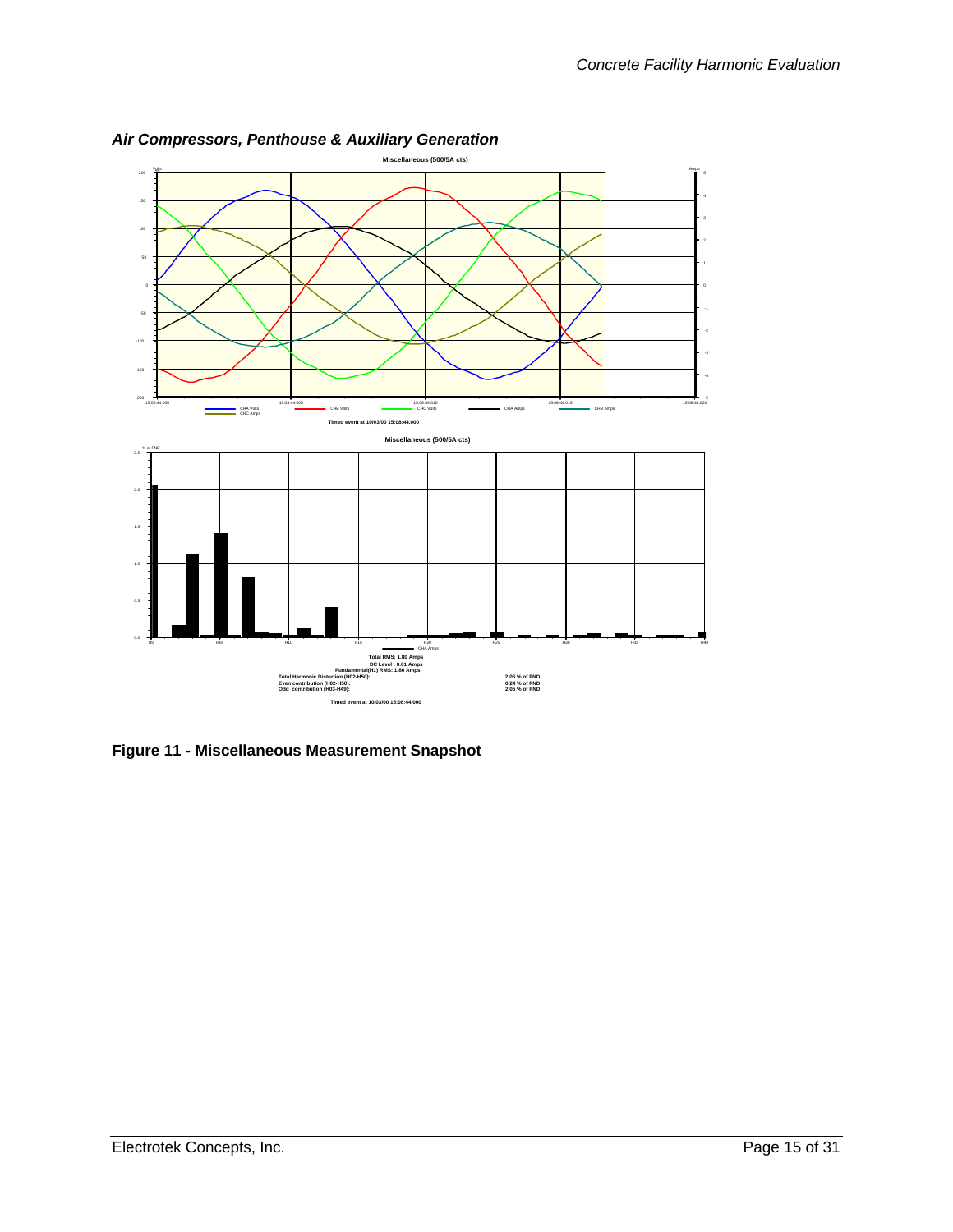

#### <span id="page-15-0"></span>*Two-step Capacitor Bank*

<span id="page-15-1"></span>**Figure 12 - Capacitor Bank Measurement Snapshot**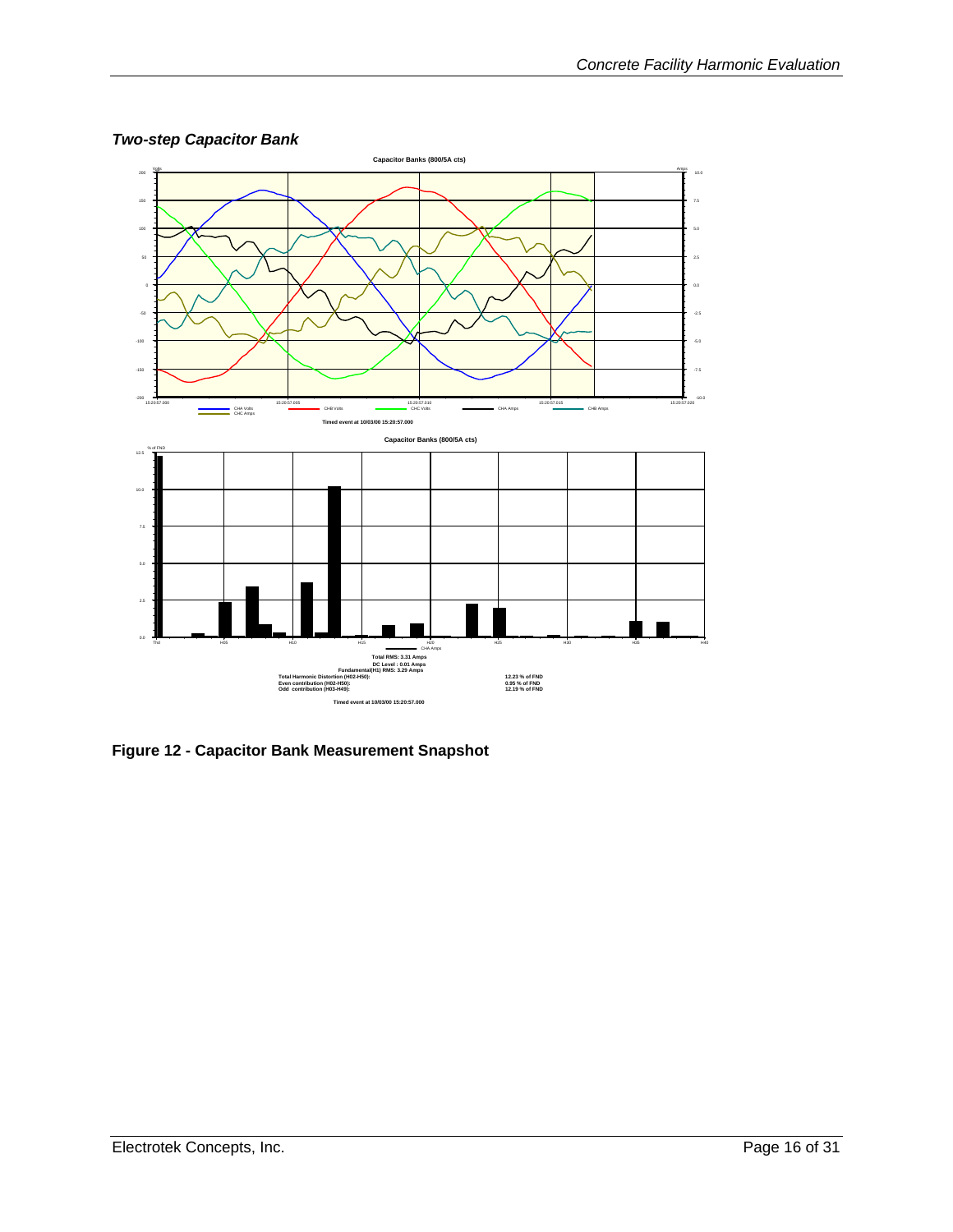

#### <span id="page-16-0"></span>*21 Fan*

# <span id="page-16-1"></span>**Figure 13 - 21 Fan Measurement Snapshot (5th, 7th, 11th harmonic filter current)**

Measurements were performed at the supply to the 21 Fan and each of the harmonic filters. In [Figure 13,](#page-16-1) Phase A current is one phase of the  $5<sup>th</sup>$  harmonic filter current, Phase B is one phase of the  $7<sup>th</sup>$  harmonic filter current, and Phase C current is one phase of the 11<sup>th</sup> harmonic filter current.

#### <span id="page-16-2"></span>**Table 1 - Filter Current**

|      | 60 Hz | Harmonic | Irms |  |
|------|-------|----------|------|--|
| 5th  | 35    | 14       | 37   |  |
| 7th  | 25    | 18       | .31  |  |
| 11th | 65    | 48       | 80   |  |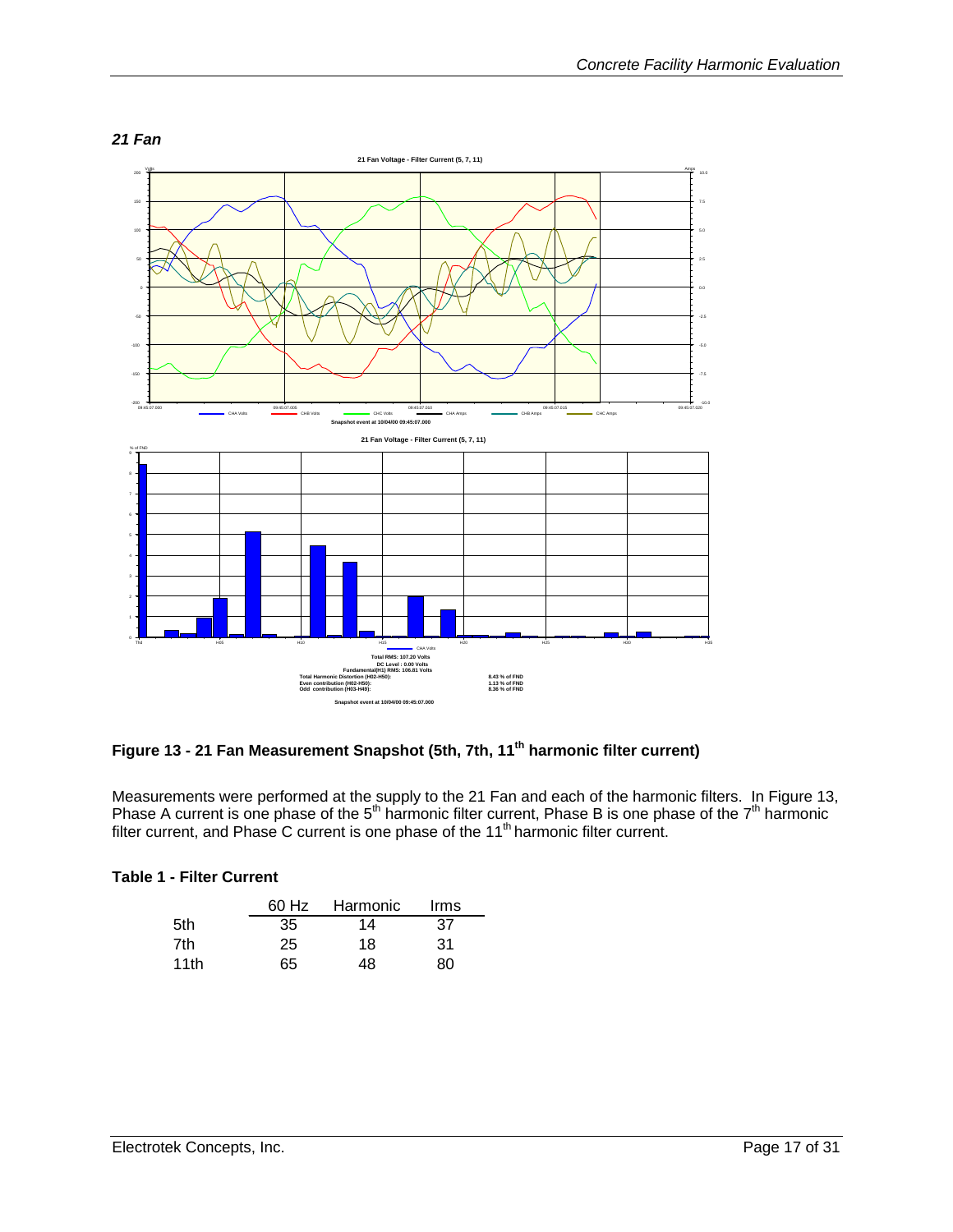[Table 1](#page-16-2) shows a summary of the current measured at each filter. Filter current is characterized by the fundamental component and the harmonic component. The harmonic current in a filter is predominantly at the tuned frequency of the filter. The harmonic current in the  $5<sup>th</sup>$  harmonic filter is 300 Hz current ( $5<sup>th</sup>$ ) harmonic), the harmonic current in the 7<sup>th</sup> harmonic filter is 420 Hz current, and the harmonic current in the 11<sup>th</sup> harmonic filter is 660 Hz current. The fundamental current into the filters will increase as the bus voltage increases.

Measurements at the capacitor banks show that the capacitors are filters to higher order harmonic current, like the 13<sup>th</sup> harmonic. [Figure 12](#page-15-1) shows the measurement snapshot of the capacitor bank current. 10 % of the capacitor bank current is  $13<sup>th</sup>$  harmonic current. This occurs because low impedance is created by the parallel combination of the capacitor banks and the system inductance. The system inductance is dominated by the substation transformer reactance.

The power factor correction installed at the 400 HP Roller Mill ID Fan creates a similar situation. The current measurements at the Roller Mill ID Fan feeder show 13<sup>th</sup> harmonic current. Some 13<sup>th</sup> harmonic motor current is not necessarily harmful to the motor. Bus voltage distortion and operating experience are the best indicators of potential motor problems caused by harmonics. Harmonic voltage distortion begins to seriously impact motor life when it reaches 8% to 12%, or higher. Another reason to not be too concerned about the harmonic current in the Roller Mill ID Fan feeder is that  $13<sup>th</sup>$  harmonic current is positive sequence current. Positive sequence current creates a field that rotates in the same direction as the field created by fundamental, 60 Hz, current. Negative sequence current (5, 9, 15 harmonic) is the greatest concern to motor operation.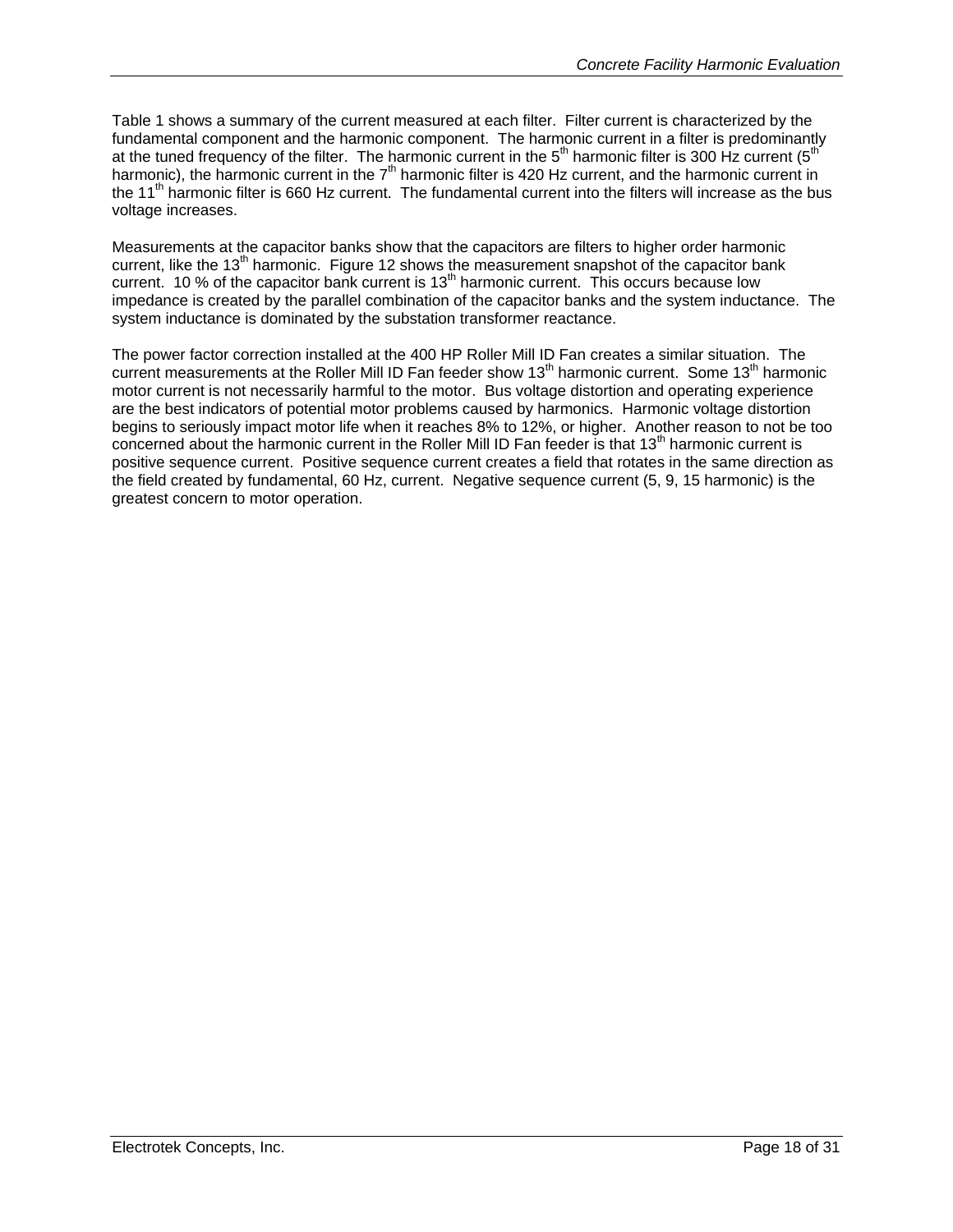

<span id="page-18-0"></span>*THD<sub>V</sub>* with Different Capacitor Bank Configurations

<span id="page-18-1"></span>Figure 14: THD<sub>V</sub> with Both Capacitor Banks On-line



#### <span id="page-18-2"></span>**Figure 15 - THD<sub>V</sub> with One Capacitor Bank On-line**

A comparison of [Figure 14](#page-18-1) and [Figure 15](#page-18-2) shows that the high impedance caused by the parallel combination of the capacitor banks and the system inductance moves from near the  $7<sup>th</sup>$  or  $8<sup>th</sup>$  harmonic to somewhere closer to the 13<sup>th</sup> harmonic.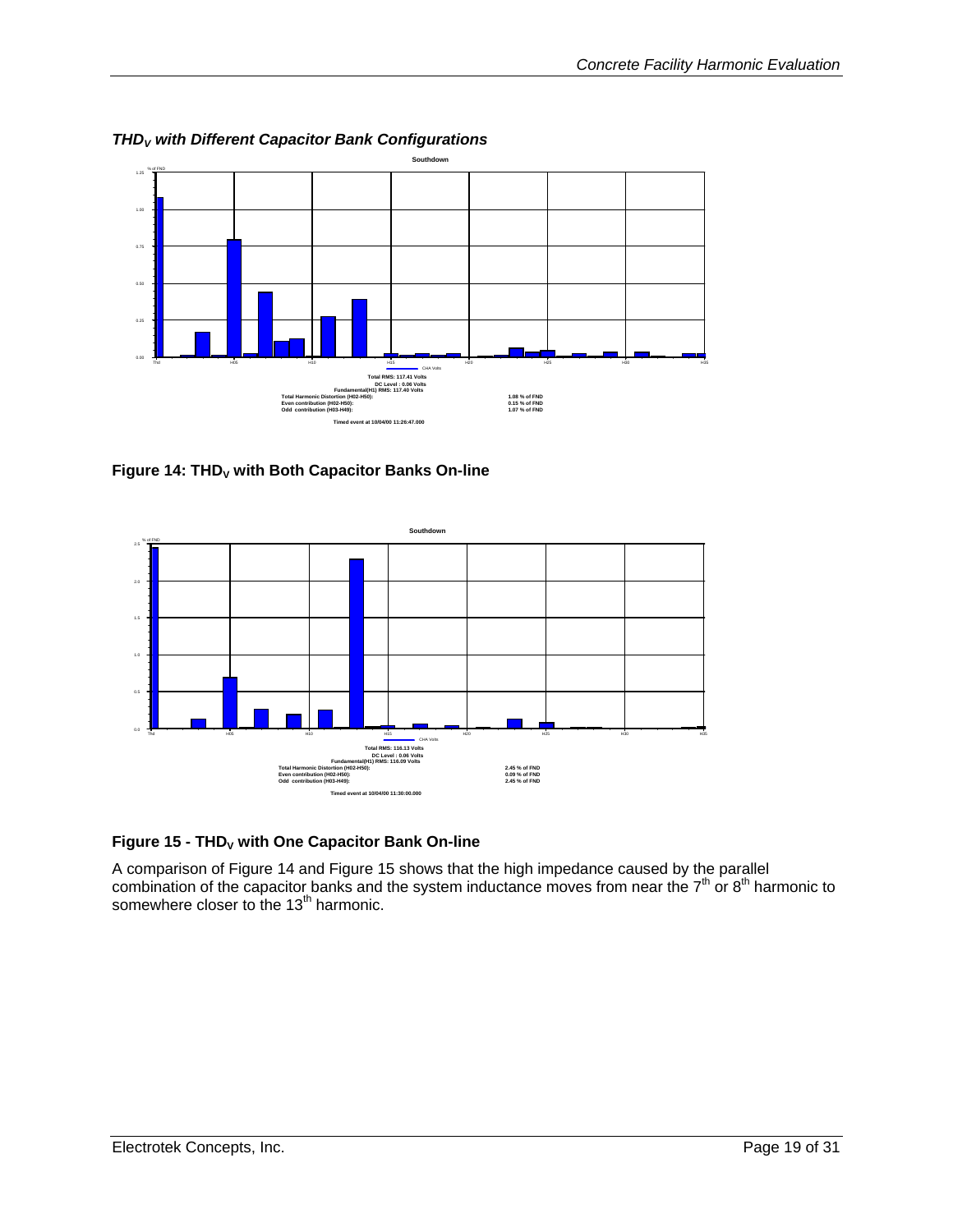<span id="page-19-0"></span>

#### <span id="page-19-1"></span>**Figure 16 - THD<sub>V</sub> with No Capacitor Banks On-line**

[Figure 16](#page-19-1) shows that the system parallel resonance has moved to a higher frequency between the  $20<sup>th</sup>$ and  $25<sup>th</sup>$  harmonic.

The measurements show that the normal capacitor bank configuration, both steps on-line, is the best configuration as far as minimizing bus  $THD<sub>V</sub>$ . It is not clear from the measurements how the capacitor bank configuration affects the 21 Fan harmonic filter current.



#### **Figure 17 - Simulated System Impedance with different Capacitor Bank Configurations**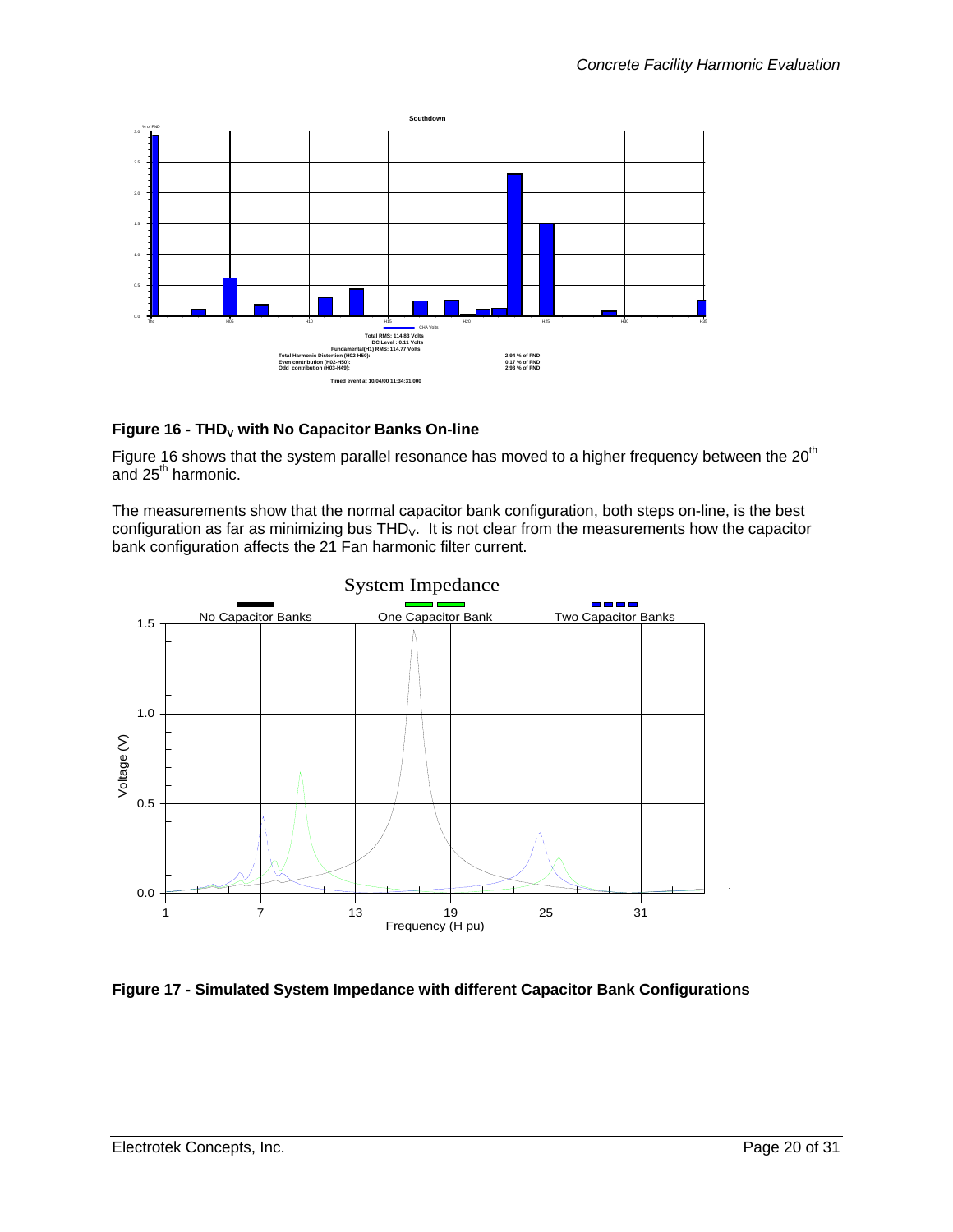<span id="page-20-0"></span>

#### **Kiln & Preheater Bypass Feeder Current**

#### **Figure 18 - Kiln & Preheater Bypass Feeder Current**

The chart of the Kiln & Preheater Bypass feeder current shows that the 13<sup>th</sup> harmonic current is highest with one capacitor bank on-line, it is lowest with no capacitor banks on-line. These results coincide with the system impedance evaluations and with the voltage distortion recorded during the different capacitor bank configurations.

13<sup>th</sup> harmonic current from the 21 Fan and from the Kiln Main Drive normally flows into the capacitor banks. The capacitor banks are filtering 13<sup>th</sup> harmonic current.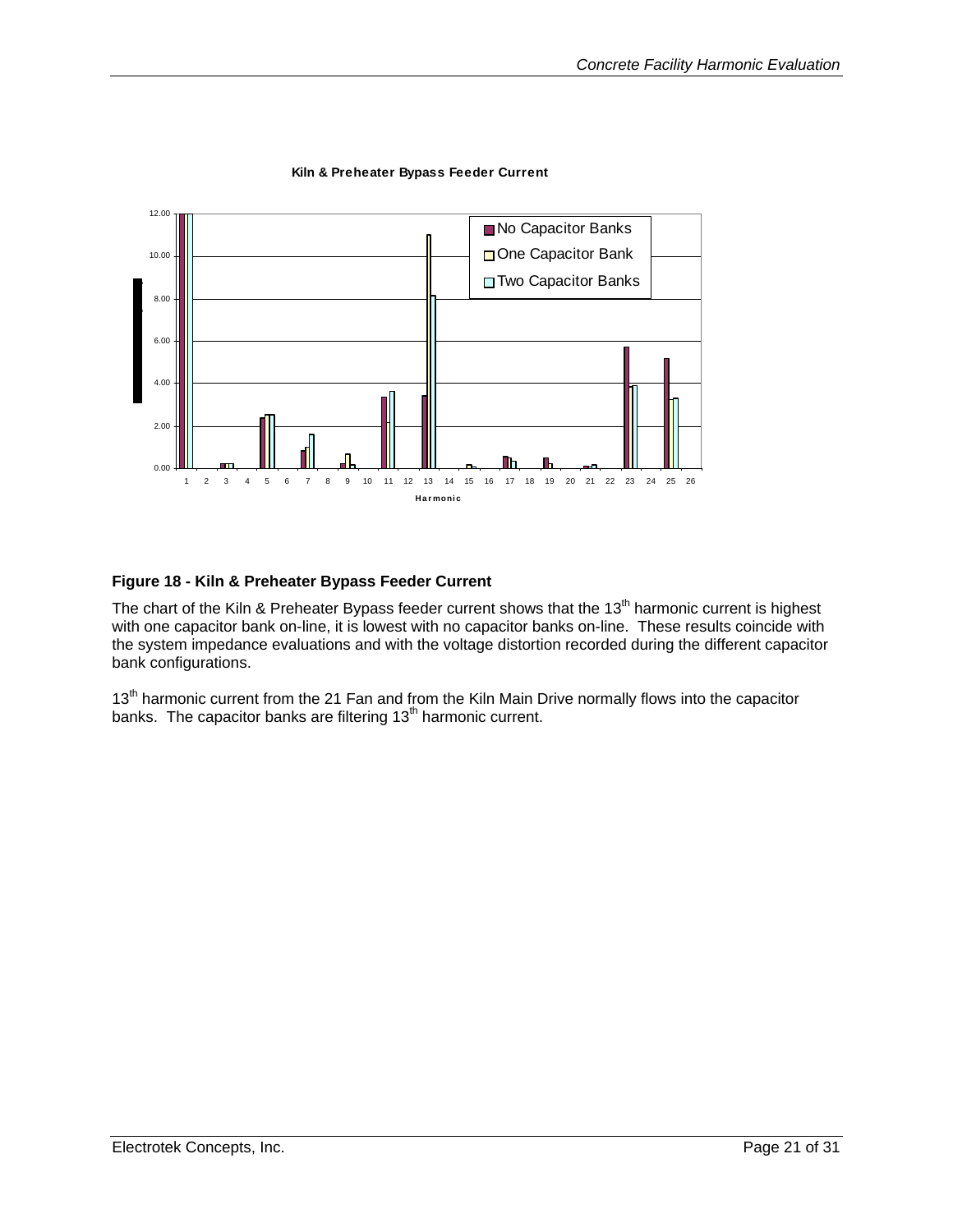# <span id="page-21-0"></span>**HARMONIC SIMULATIONS**

Electrotek developed a power system model for the facility and the associated utility power system. The model is used to simulate harmonic voltage distortion and to evaluate power system impedance with respect to power system configurations and equipment.

Simulations were performed to evaluate solutions that focused on improving the reliability of the process by eliminating the overload of the harmonic filters at the 21 Fan. Simulations are also used to evaluate the impact that specific solutions have on the entire plant power system and if solutions introduce any operational restrictions.

The simulations show that the harmonic filters at the 21 Fan are providing harmonic current control for the 21 Fan Drive and the Kiln Main Drive. Operational experience has proven that the harmonic filters are not designed to control the harmonic current from any loads other than the 21 Fan Drive. Calculations show that the filter design for application at the 21 Fan Drive alone is questionable.

#### *Basecase*

The harmonic simulations performed with SuperHarm were verified with the measurements that were taken at the facility. Measurements are used to create the base case for the harmonic simulations. The measurements that represent the worst-case harmonic current injected into the power system are used to develop the base case model. The base case represents "normal" conditions – both capacitor bank steps on-line and the plant operating with both finish mills running. The base case simulations are compared with the measurements to verify the accuracy of the model.

The simulated THD<sub>V</sub> at the main 4160 volt bus is 1.22%.

#### **Table 2 - Basecase Harmonic Filter Phase Current (amps)**

|                       | Basecase - Present Configuration |          |       |  |
|-----------------------|----------------------------------|----------|-------|--|
| <b>Filter Current</b> | Fundamental                      | Harmonic | RMS   |  |
| 5 h Filter            | 30.4                             | 17.6     | 35.1  |  |
| 7 h Filter            | 22.3                             | 16.1     | 27.5  |  |
| 11 h Filter           | 58.7                             | 82.2     | 100.9 |  |

The table shows the phase current into each filter for the Basecase simulation. The results compare with the measured values.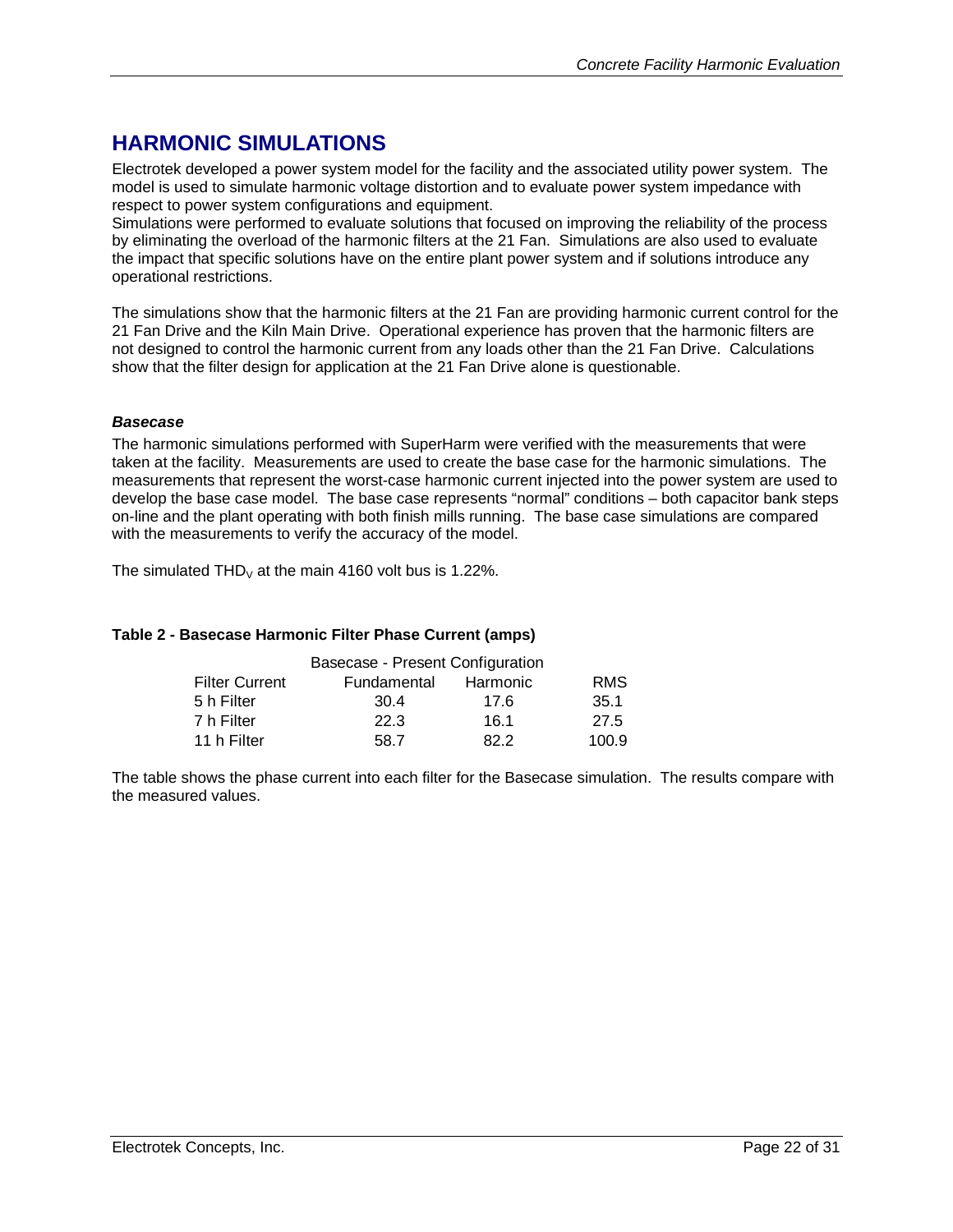#### <span id="page-22-0"></span>*5th Harmonic Filter at 4160V Main Bus*

A common approach to controlling harmonic current is to install a passive harmonic filter (or multiple filters). Passive harmonic filters are normally implemented at a main bus or where the voltage distortion problems are being experienced. The implementation of harmonic mitigation depends on many other considerations, like – initial cost of mitigation equipment, installation costs, operation costs, maintenance, control of equipment, space requirements, impact on the power system impedance, impact on other equipment, voltage rise, and resulting power factor. Distributing harmonic filters throughout a facility is usually more expensive to implement than consolidating the control of harmonic current at a main bus. It is more difficult to evaluate and control the operation of filters distributed throughout a facility.

This case evaluated the system with a 1500 kVAr harmonic filter tuned to the  $5<sup>th</sup>$  harmonic and a 2400 kVAR fixed capacitor bank. The idea is to utilize the fixed capacitor bank for power factor compensation and it also filters higher order harmonic current like the 13<sup>th</sup> harmonic. The new 5<sup>th</sup> harmonic filter would limit the amount of harmonic current into the 21 Fan harmonic filters from other nonlinear loads.

#### <span id="page-22-1"></span>**Table 3 - 21 Fan Filter Phase Current – 5th Harmonic Filter at 4160V Main Bus**

|                | 5h Filter at Main Bus |          |            |
|----------------|-----------------------|----------|------------|
| Filter Current | Fundamental           | Harmonic | <b>RMS</b> |
| 5th harmonic   | 30.3                  | 17.7     | 35.1       |
| 7th harmonic   | 22.2                  | 14.3     | 26.4       |
| 11th harmonic  | 58.4                  | 78.6     | 979        |

[Table 3](#page-22-1) shows the simulated phase current into each 21 Fan harmonic filter. The simulations show that installing a  $5<sup>th</sup>$  harmonic filter at the main bus does not reduce the filter current during normal operation. The results suggest that the harmonic current into the filters from sources other than the 21 Fan and the Kiln Main Drive is normally very small.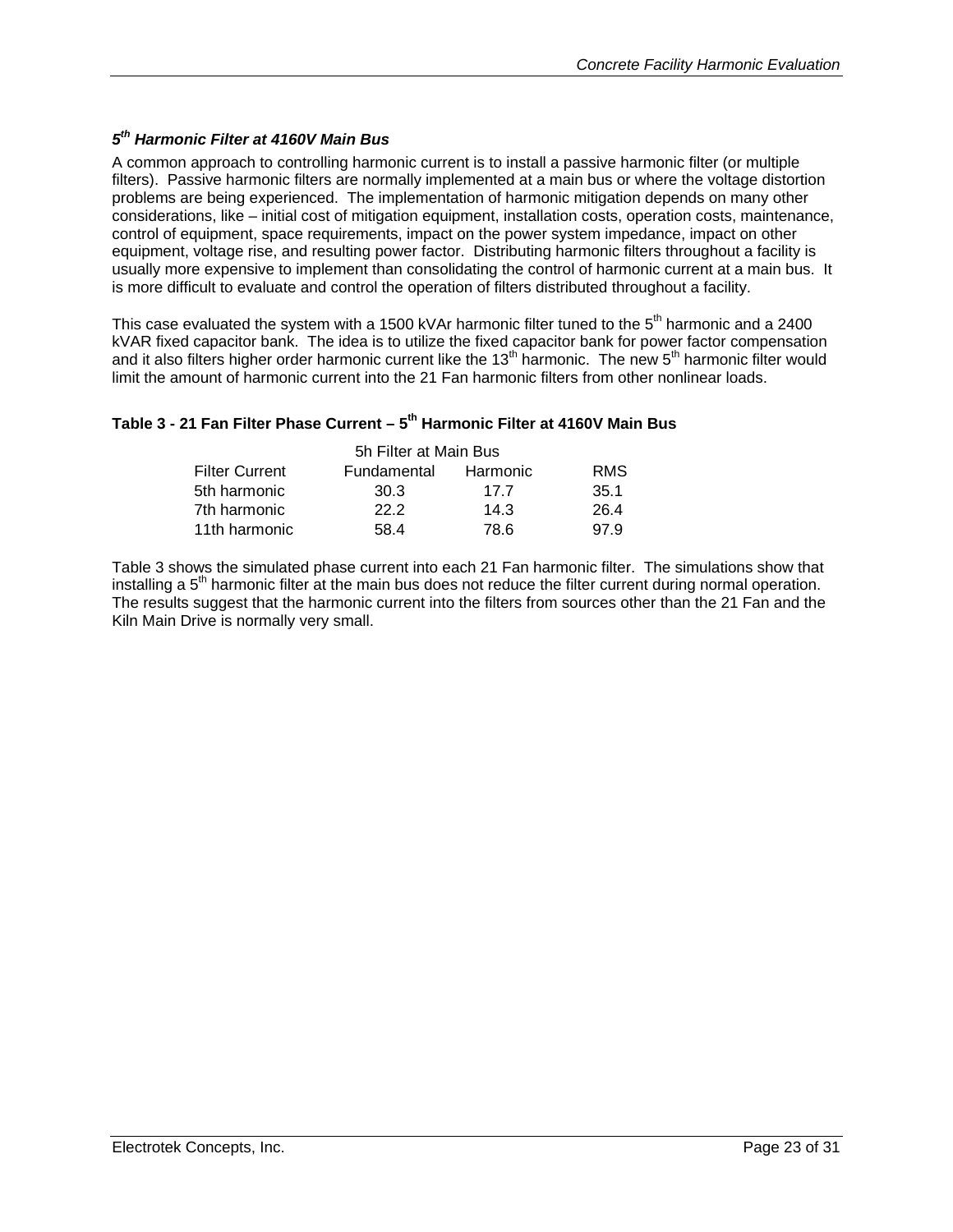#### <span id="page-23-0"></span>*New Feeder to Supply the Kiln Main Drive*

Simulations were performed with a new dedicated feeder for the Kiln Main Drive.



#### **Figure 19 - Kiln Main Drive Power**

The figure shows the present configuration for the supply of power to the Kiln Main Drive and a simple one-line diagram showing a new feeder for the supply of power to the Kiln Main Drive. The Precipitator ID Fan and the Quench Fan should also be supplied from the new feeder.

#### **Table 4 - 21 Fan Filter Phase Current – New Feed to the Kiln Main Drive**

| Fundamental | Harmonic | <b>RMS</b>                  |  |
|-------------|----------|-----------------------------|--|
| 30.9        | 61       | 31.5                        |  |
| 22 7        | 5.1      | 23.3                        |  |
| 59.7        | 80.6     | 100.3                       |  |
|             |          | New Feed to Kiln Main Drive |  |

The table shows that there is a significant decrease in the harmonic current into the  $5<sup>th</sup>$  and  $7<sup>th</sup>$  harmonic filters when the Kiln Main Drive is fed from a dedicated feeder and not tapped off of the 21 Fan feeder. The reduction in rms current correlates to the reduction in harmonic current.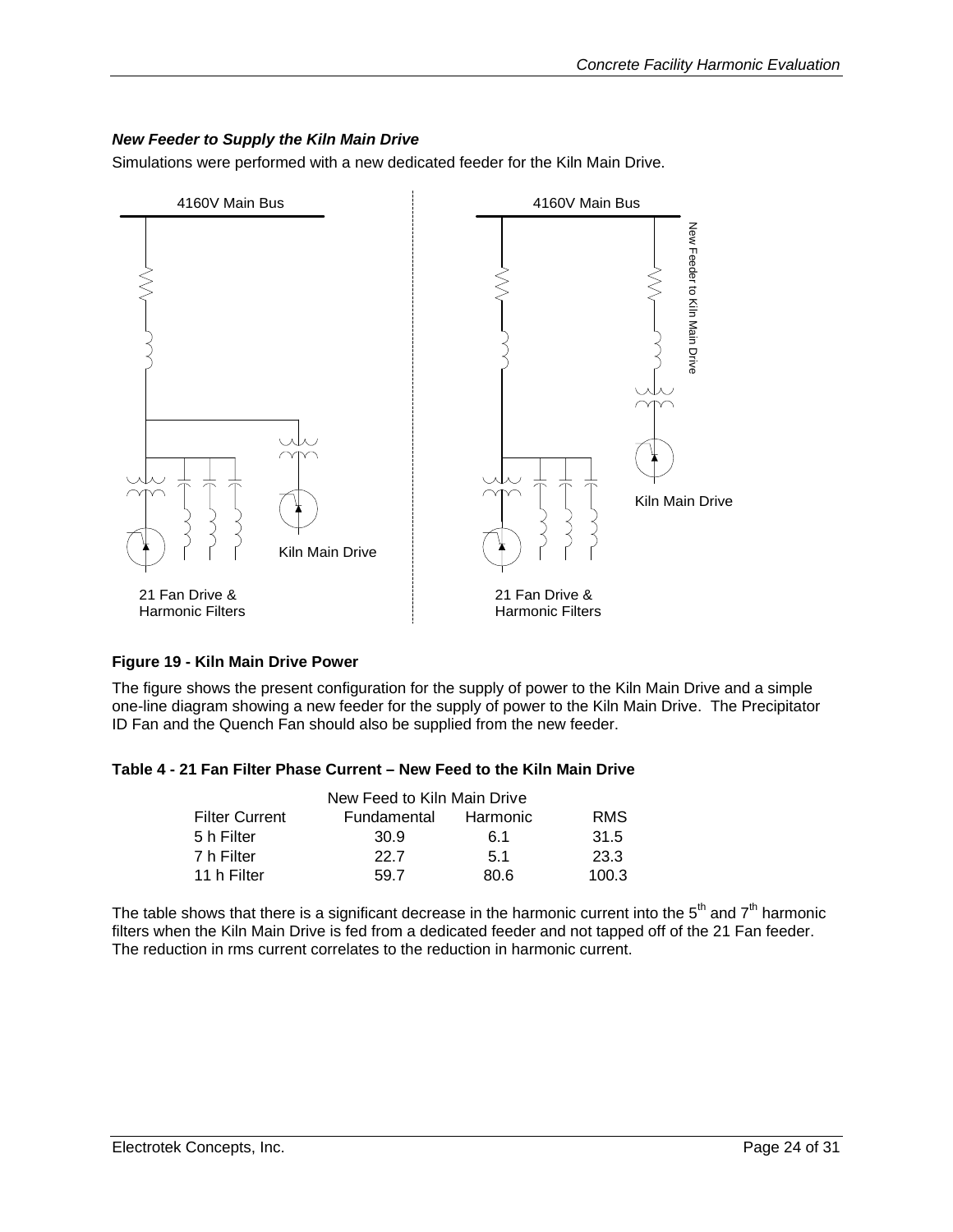#### <span id="page-24-0"></span>*New Feeder and 5th Harmonic Filter at the Main Bus*

Simulations were performed with a 1500 kVAr 5<sup>th</sup> harmonic filter installed at the 4160 volt bus and with a new feeder to the Kiln Main Drive.

#### **Table 5 - 21 Fan Filter Phase Current – New Feeder and 5th Harmonic Filter**

| 5h Filter at Main Bus & New Feed to Kiln Main Drive |          |      |  |  |  |  |
|-----------------------------------------------------|----------|------|--|--|--|--|
| Fundamental                                         | Harmonic | RMS  |  |  |  |  |
| 30.8                                                | 2.4      | 30.9 |  |  |  |  |
| 22.6                                                | 3 O      | 22.8 |  |  |  |  |
| 59.5                                                | 76 7     | 971  |  |  |  |  |
|                                                     |          |      |  |  |  |  |

The simulations show that this solution results in the least amount of current in the 21 Fan harmonic filters.

The impedance between the Kiln Main Drive and the 21 Fan harmonic filters is increased when the Kiln Main Drive is supplied from a new dedicated feeder. The added impedance helps to decrease the harmonic current into the filters from the Kiln Main Drive. The 5<sup>th</sup> harmonic filter at the main bus limits the amount of harmonic current to the 21 Fan filters from other plant drives.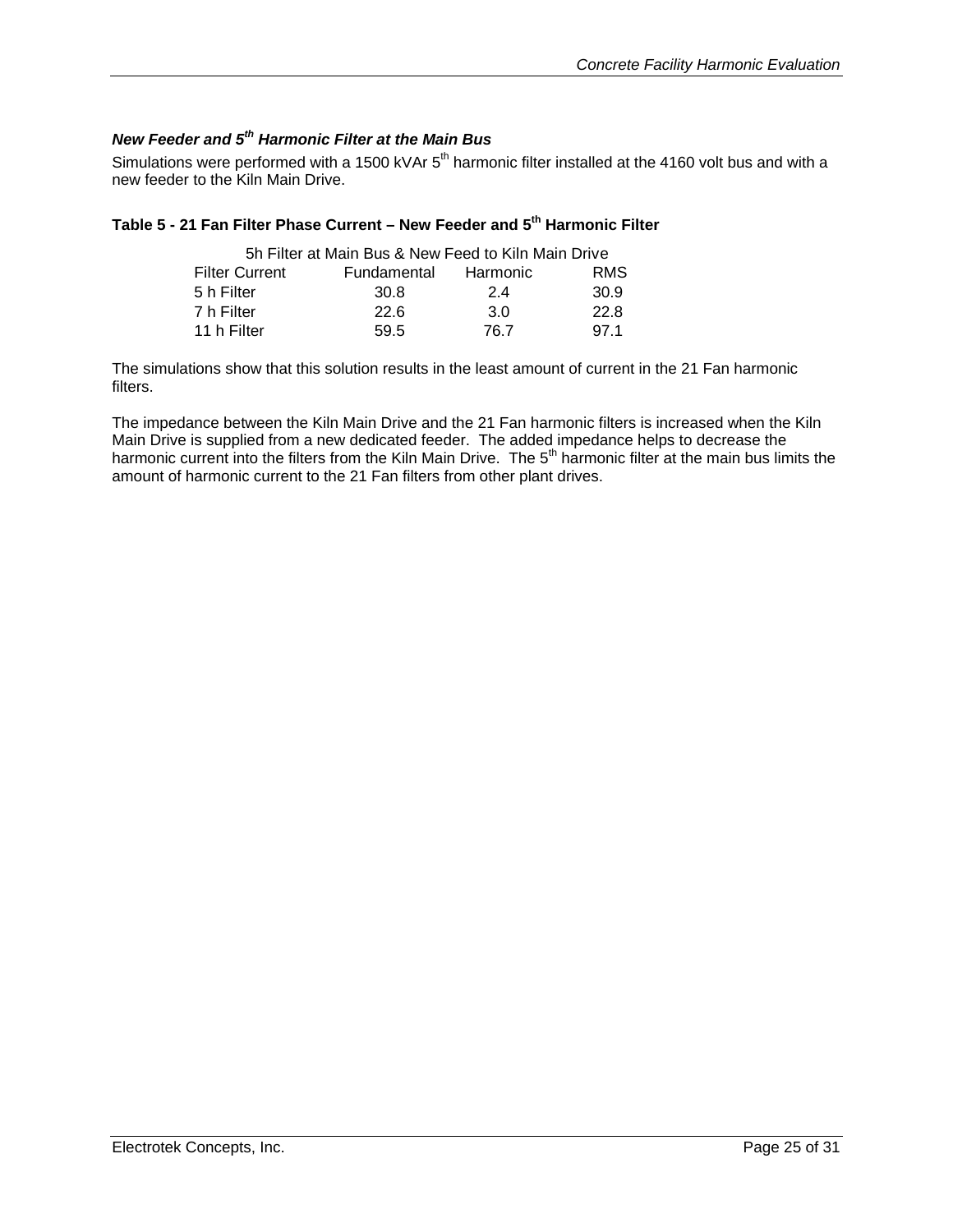#### <span id="page-25-0"></span>*Frequency Scans*

Frequency scans are performed to show system impedance as a function of frequency.



System Impedance

#### **Figure 20 - System Impedance with 1800 kVAr & 2400 kVAr Steps**

The figure shows that a parallel resonance exists between the  $5<sup>th</sup>$  and  $7<sup>th</sup>$  harmonic with both the 1800 kVAr and the 2400 kVAr steps on-line. Parallel resonances at characteristic harmonic frequencies (5, 7, 11, 13, etc.) should be avoided when applying power factor correction. The frequency scans also shows that a series resonance exists at the  $13<sup>th</sup>$  harmonic when both banks are on-line.

Capacitor banks will often detune themselves during operation when a parallel resonance at a characteristic harmonic causes voltage to rise high enough to cause individual capacitor cans to fail. Capacitors will fail until the parallel resonance moves away from the characteristic harmonic. As cans fail, the parallel resonance will shift to higher frequencies in the spectrum. High harmonic current in capacitors can also cause them to fail.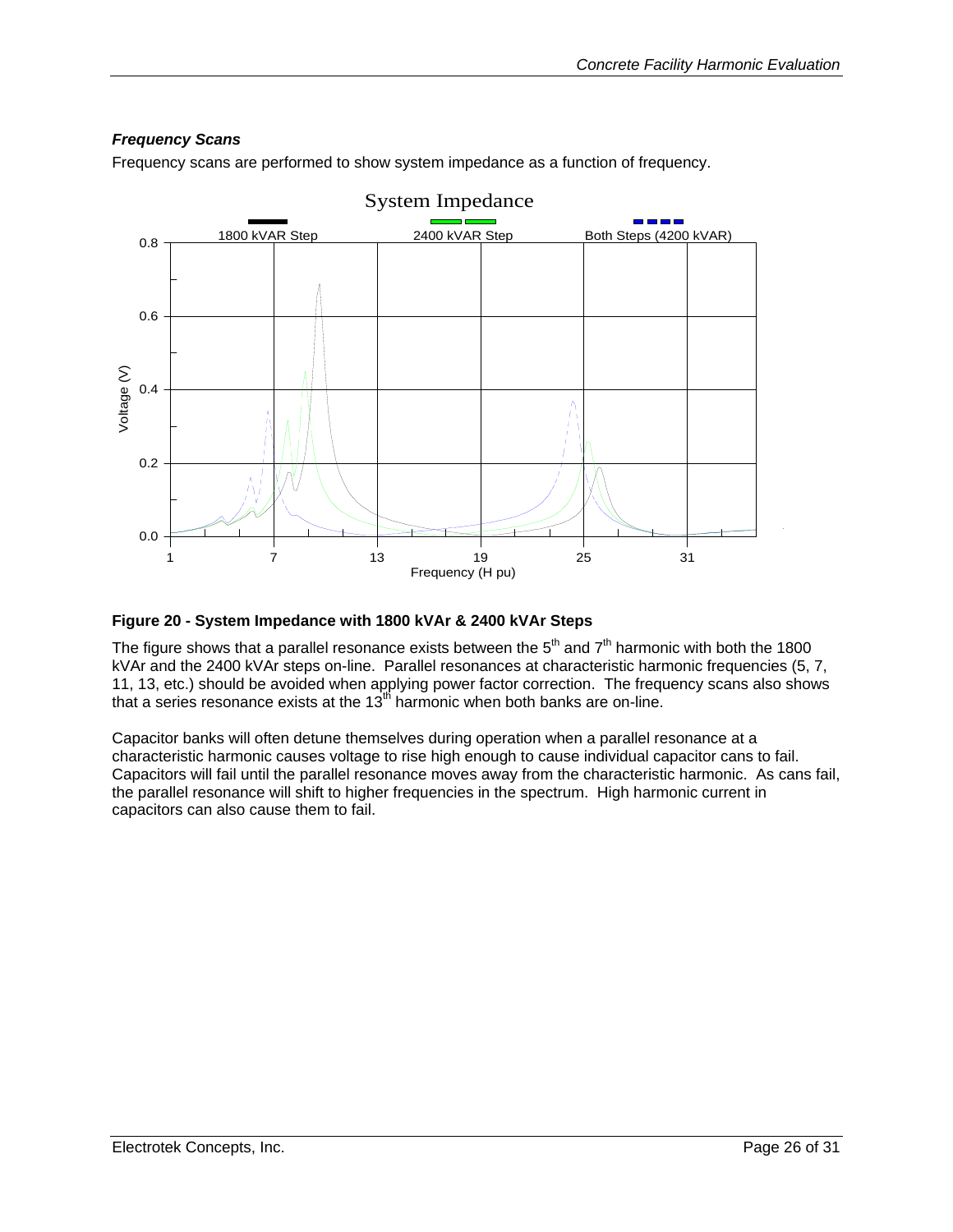<span id="page-26-0"></span>

#### System Impedance

#### <span id="page-26-1"></span>**Figure 21 - System Impedance with Original kVAr and Present kVAr**

[Figure 21](#page-26-1) shows how the system impedance has changed from the original compensation of 4200 kVAr to the present. The system impedance does not seem to have changed much, but plant operation and system configuration will affect the outcome of the interaction between plant loads and the system impedance.

An increase in system voltage can be the difference between a capacitor failing or not when a parallel resonance exists at a characteristic frequency. Bus voltage will increase at night, during the weekend, and when large loads are secured, like one of the mills at the plant. It is not certain what scenario caused capacitors to fail.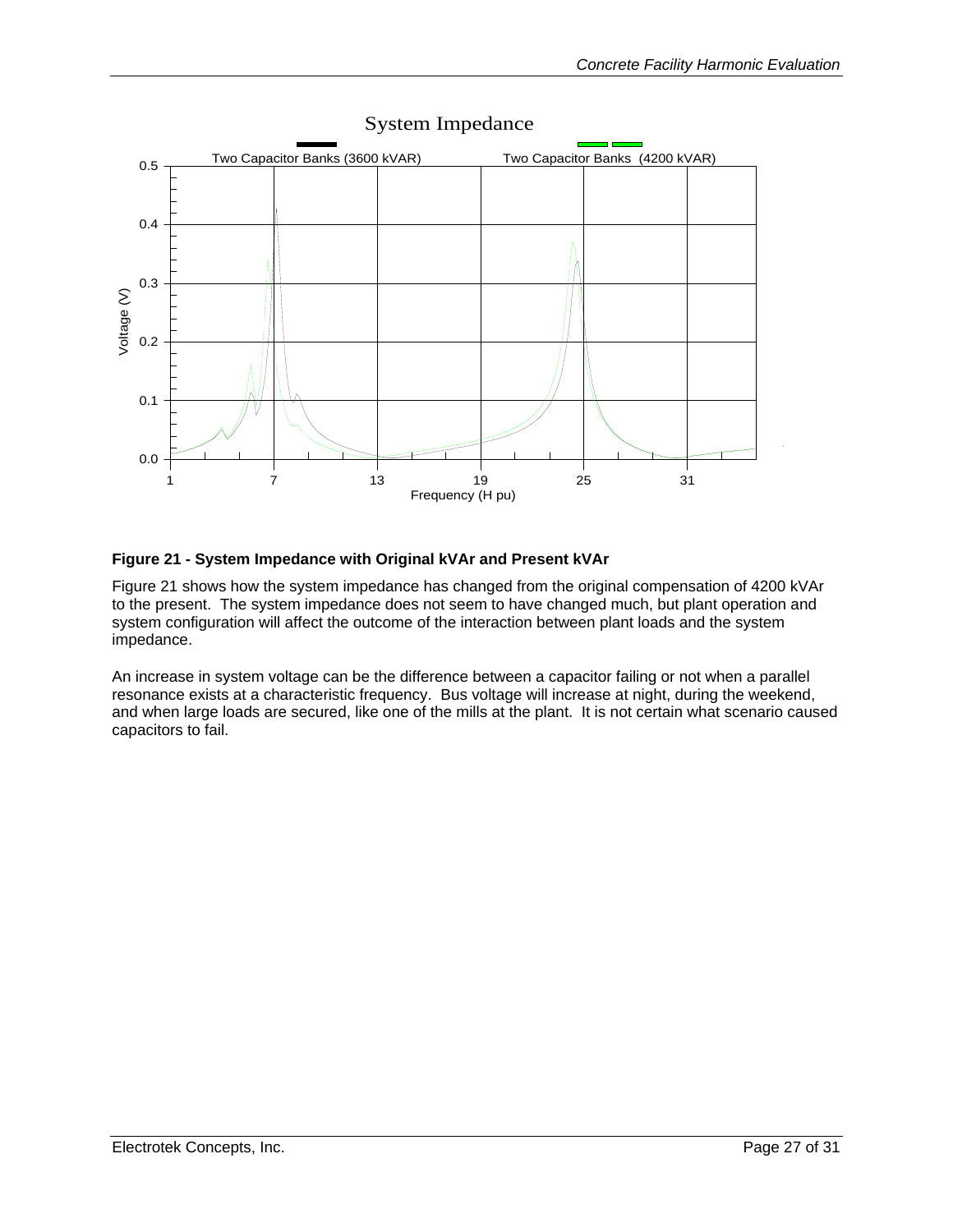<span id="page-27-0"></span>[Figure 22](#page-27-1) shows the results of the frequency scan with the 1500 kVAr  $5<sup>th</sup>$  harmonic filter at the main bus. The recommended filter creates a series resonance is at the 5<sup>th</sup> harmonic. Compensation is added to the remaining capacitor bank to increase the total compensation of the bank to 2400 kVAr. 2400 kVAr of compensation places the parallel resonance near the  $9<sup>th</sup>$  harmonic.



<span id="page-27-1"></span>Figure 22 - System Impedance with Recommended 5<sup>th</sup> Harmonic Filter

#### *Harmonic filters at various harmonic loads*

The harmonic filters installed at the 21 Fan were not designed for application at the cement facility. The filters appear to be designed for the control of harmonic current injected by the 12-pulse A-B drive and nothing else. It is difficult to successfully apply harmonic filters at different harmonic loads. It is even more difficult to apply filters at one of several harmonic loads.

Applying harmonic filters at the drive is theoretically appealing because it limits harmonic current to the source. There is no easy, reliable, or relatively inexpensive way to implement this option. In order to avoid overloading, the filters often have to be installed with isolating reactors to prevent the flow of harmonic currents from other loads. This increases the cost of the individual filter installations. It is apparent that the filters are absorbing harmonic current from the 600 HP Kiln Main Drive. The filters are connected very close to where the Kiln Main Drive feeder taps off of the main Kiln & Preheater Bypass feeder.

The impedance of the long feeder from the main 4160 volt bus to the 21 Fan may limit the filter harmonic current from other ac and dc drives in the plant. How much current in the filters is from other drives depends on how many steps of the capacitor bank are on-line and what plant loads are operating.

Harmonic filters are usually applied at the main bus level when there are several harmonic loads. Even if the A-B drive were the only nonlinear load at the facility, the filters should be designed for reliable operation with 1.0% to 2.0% THD<sub>V</sub> due to the utility supply.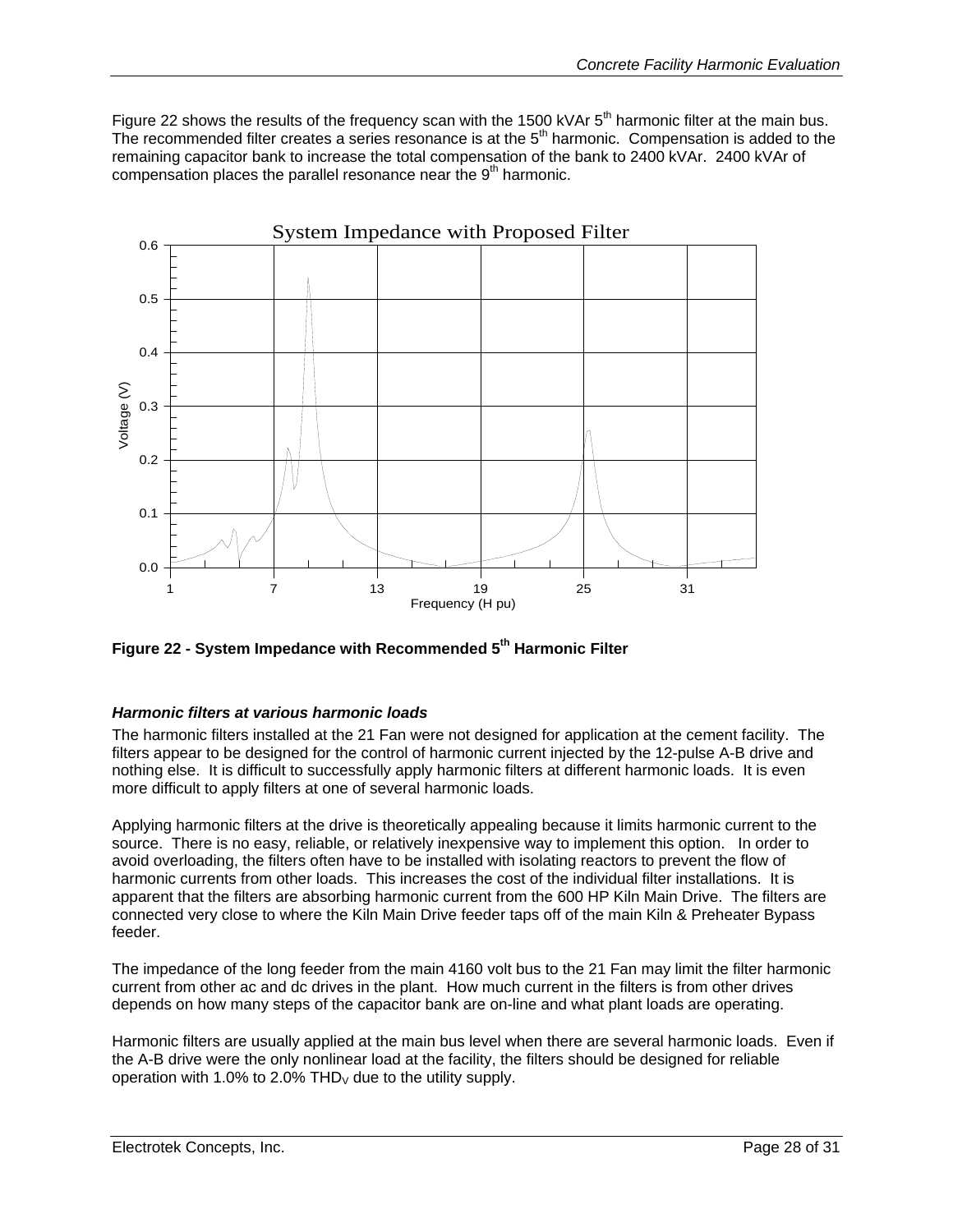### <span id="page-28-0"></span>**RECOMMENDATIONS**

- 1. Electrotek recommends that the Kiln Main Drive be supplied from a new feeder. The Precipitator ID Fan and the Quench Fan may be supplied from the new Kiln Main Drive feeder, also. Supplying the 21 Fan Drive and the Kiln Main Drive from different feeders will lower the current into the 21 Fan harmonic filters and will increase the reliability of the process. Performance of this recommendation may allow the client to forego the performance of Recommendation 5, the installation of a 2000 kVAr filter at the main bus. This is explained further with Recommendation 5.
- 2. The  $5<sup>th</sup>$  harmonic filter and the  $7<sup>th</sup>$  harmonic filter at the 21 Fan Drive have been detuned by utilizing the 105% tap of the respective filter reactors. The 11<sup>th</sup> harmonic filter should be detuned also if it has not been. Calculations show that using the 105% taps on the 0.83mH filter reactors will decrease the current into the 11th harmonic filter. This recommendation may be performed at any time.
- 3. The A-B 21 Fan Drive trips off-line when a harmonic filter overload trips because the harmonic filters do not have dedicated breakers to open and protect the filters. The same breaker serves as protection for the 21 Fan Drive isolation transformer and each filter. The company could improve the uptime of the 21 Fan Drive and the plant process by serving each filter through a dedicated breaker and removing the interlocks between the filter overloads and the main breaker. It makes sense to control what filters are on-line at the same time and there are filter combinations that should not cause the 21 Fan Drive to trip.

These filter configurations could be permitted during drive operation:

- 1. All three filters off-line.
- $2.5<sup>th</sup>$  harmonic filter on-line.
- 3.  $5^{th}$  and  $7^{th}$  on-line.
- 4.  $5<sup>th</sup>$  and 11<sup>th</sup> harmonic filters on-line.
- 5. 11<sup>th</sup> harmonic filter on-line.
- 6. All three filters on-line.

This recommendation may be performed at any time.

4. The amount of compensation that should be installed as a fixed capacitor bank is 2400 kVAr. The one-line drawing shows that one step of the capacitor bank used to be 2400 kVAr. This recommendation is to operate with one 2400 kVAr step on-line. 2400 kVAr is a good amount of compensation because the system parallel resonance is near the  $9<sup>th</sup>$  harmonic. The  $9<sup>th</sup>$  harmonic is acceptable because it is in between the characteristic  $7<sup>th</sup>$  and 11<sup>th</sup> harmonics.

This recommendation can be performed at any time. It appears that this could be performed by company personnel and requires no material expense. Capacitors could be removed from the other capacitor bank (the 1800 kVAr bank) to increase the compensation of the 2400 kVAr bank back to its original value.

5. The old 1800 kVAr capacitor bank should be converted to a 2000 kVAr  $5<sup>th</sup>$  harmonic filter. Electrotek recommends that the filter be tuned to 297 Hz. The recommended filter is designed with 4800 volt capacitors so the effective compensation of the filter will be about 1560 kVAr. The harmonic filter at the main bus will greatly reduce the amount of  $5<sup>th</sup>$  or  $7<sup>th</sup>$  harmonic current into the 21 Fan filters from other adjustable speed drives. The filter design specifications are included in the appendix at the end of the report.

This recommendation does improve on all of the other recommendations, but it may not be necessary after the Kiln Main Drive is supplied from a new feeder. Electrotek suggests that the company implement Recommendation 1 and evaluate the operation of the 21 Fan Drive and the harmonic filters. The evaluation should include measurements at the 21 Fan harmonic filters for at least one week. The evaluation may show that the investment in a 5<sup>th</sup> harmonic filter may not be cost effective.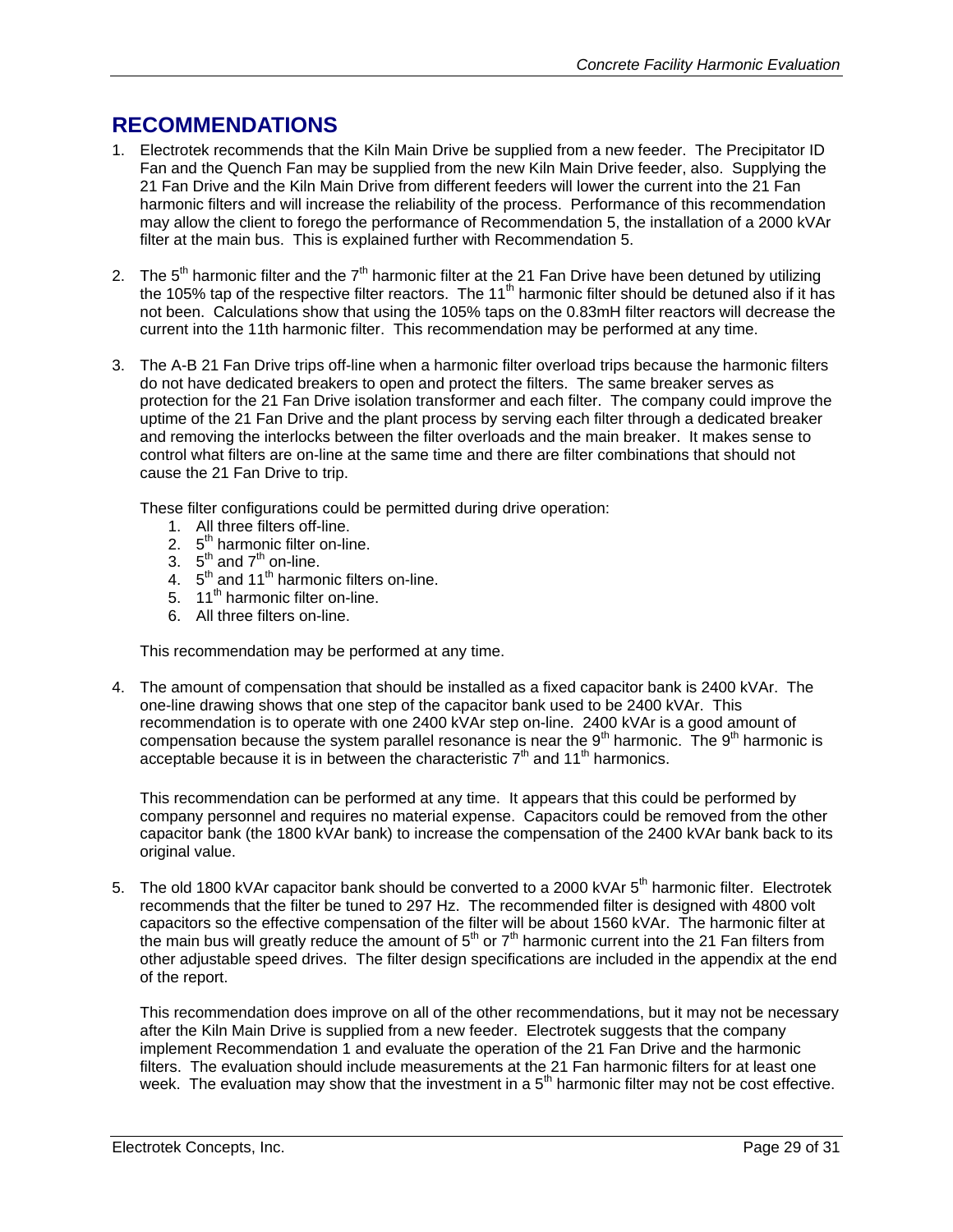6. A harmonic evaluation should be performed before the plant substation is upgraded or before major equipment or system changes are made. Examples of things that will need to be evaluated are: 1. System Impedance. Determine where the parallel resonance is that is created by the parallel combination of the 2400 kVAr fixed capacitor bank and the system inductance. The substation transformer greatly influences the system inductance and the resulting system impedance. 2. Determine the affect that new loads or a new substation transformer will have on the loading of the 5<sup>th</sup> harmonic filter, the 21 Fan filters, or the harmonic voltage distortion.

It is very important that this recommendation is applied. Electrotek will be happy to provide the company with advice on whether or not a harmonic evaluation or an engineering study needs to be performed. This advice is free of charge.